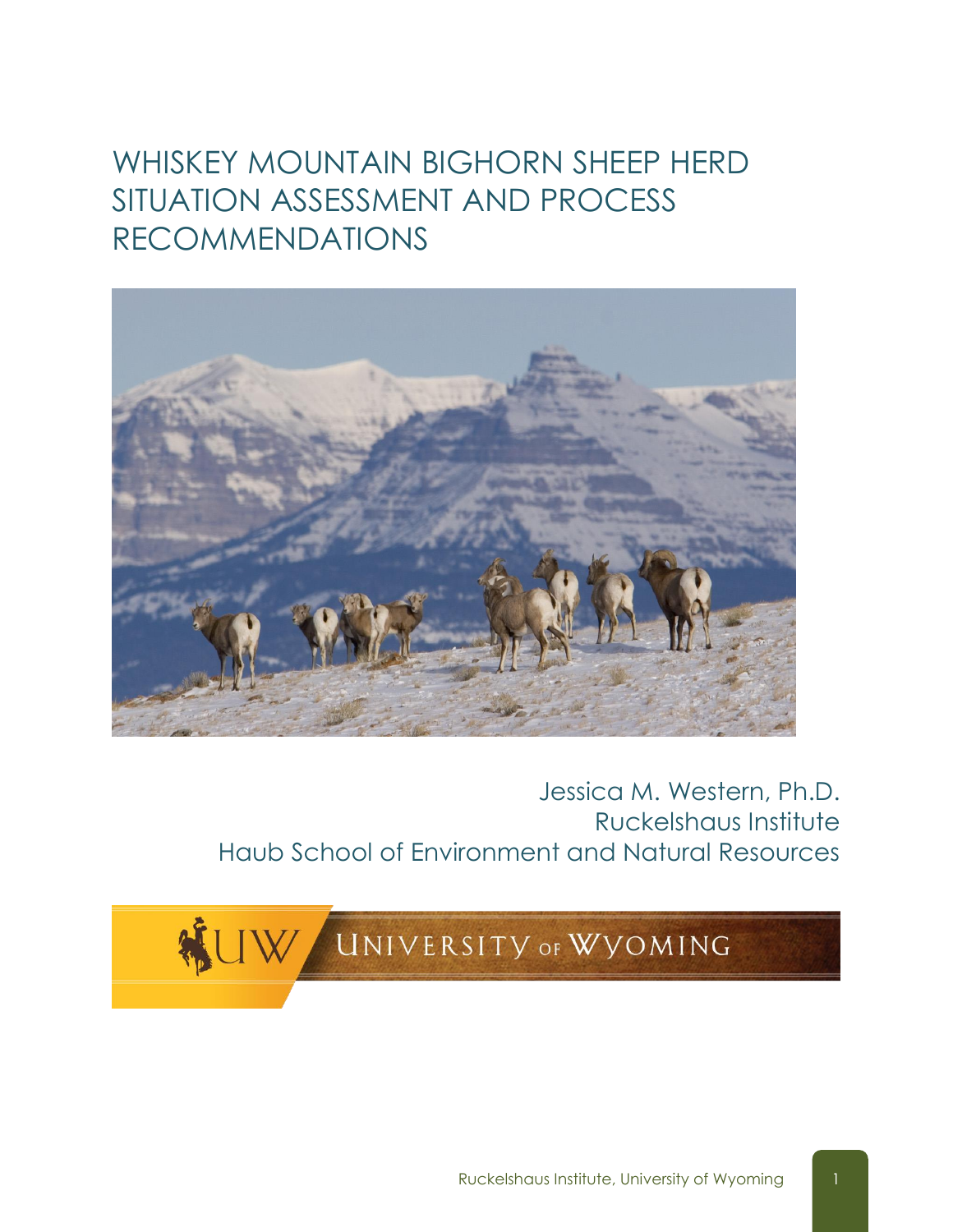# Contents

| APPENDIX E - WYOMING GAME AND FISH DEPARTMENT INFORMATION SENT WITH EMAIL |  |
|---------------------------------------------------------------------------|--|

## Cover photo with thanks from the Ruckelshaus Institute: Mark Gocke, WGFD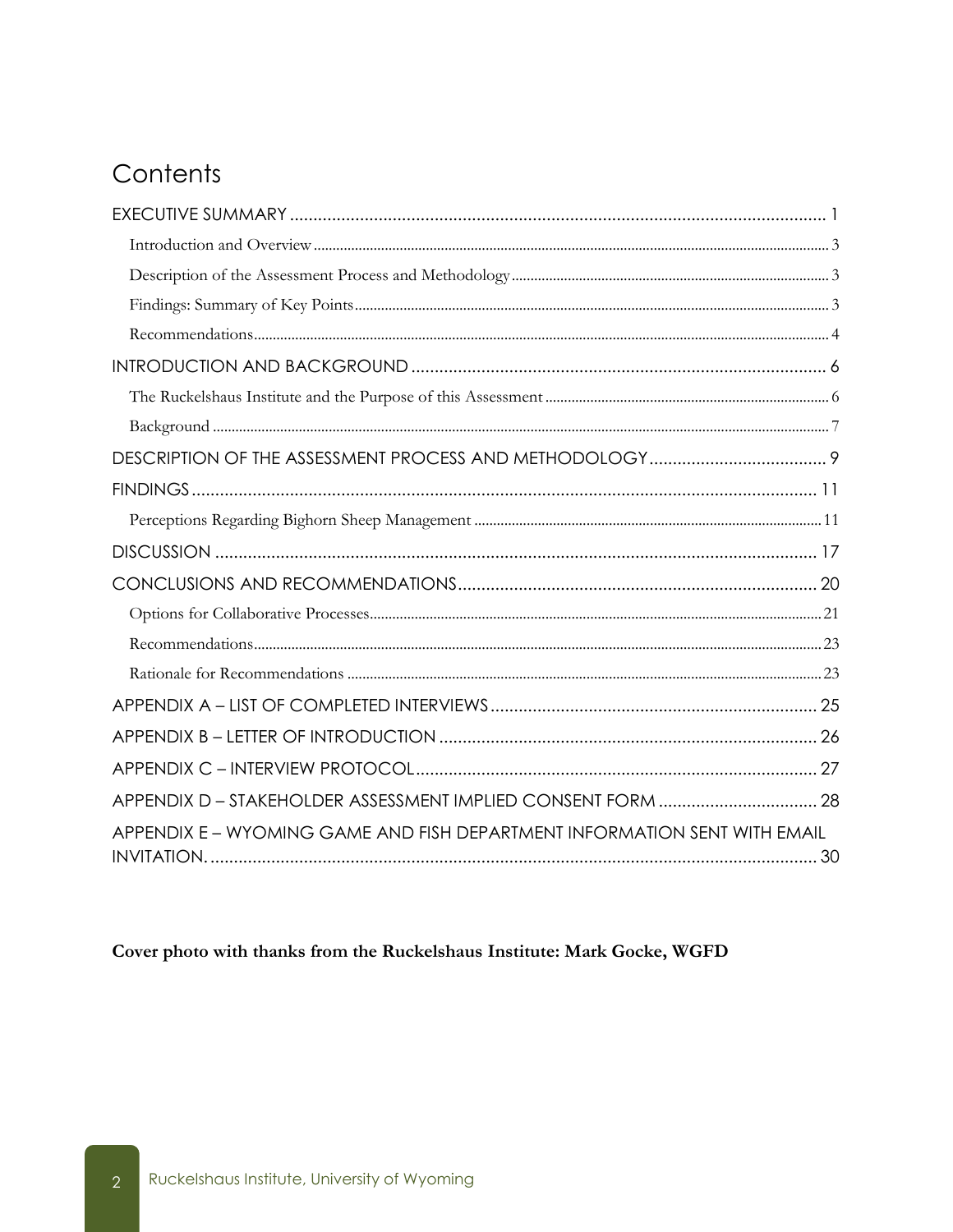## EXECUTIVE SUMMARY

## <span id="page-2-0"></span>**Introduction and Overview**

The Wyoming Game and Fish Department and the Wyoming Wild Sheep Foundation asked the Ruckelshaus Institute to conduct a situation assessment to explore what local stakeholders felt attributed to the decline of the Whiskey Mountain bighorn sheep herd, whether they would be willing to participate in a collaborative process, and what type of collaborative process would help provide recommendations for improvement.

### <span id="page-2-1"></span>**Description of the Assessment Process and Methodology**

This assessment is based on confidential, voluntary interviews with 22 stakeholders who represent a range of interests and connections to the herd and its location. These stakeholder groups consist of the livestock industry, State and Federal government, the Wyoming Game and Fish Department, conservation groups, outfitters, hunters and community members (see Appendix A). Each interview consisted of questions regarding participants' perspectives regarding bighorn sheep management on Whiskey Mountain, perceptions on whether a collaborative process would be appropriate in this case and what would be needed to make a collaborative process as productive as possible.

The structured interviews were organized by question to explore key themes in the answers identified by frequency and significance. The results presented in the Findings represent the dominant responses and additional ways of thinking that emerged in the interviews. The results do not seek to find or represent a majority opinion. Rather, this assessment seeks to represent all the ways the respondents answered the questions.

## <span id="page-2-2"></span>**Findings: Summary of Key Points**

- All respondents were willing to contribute to a collaborative process.
- All respondents are deeply concerned regarding the Whiskey Mountain bighorn sheep herd.
- There are a variety of causes that respondents attribute to low lamb recruitment in the herd including disease, predation or presence of carnivores who elicit the movement of sheep to less nutritious areas, lack of nutritious forage, and either absence of people or too much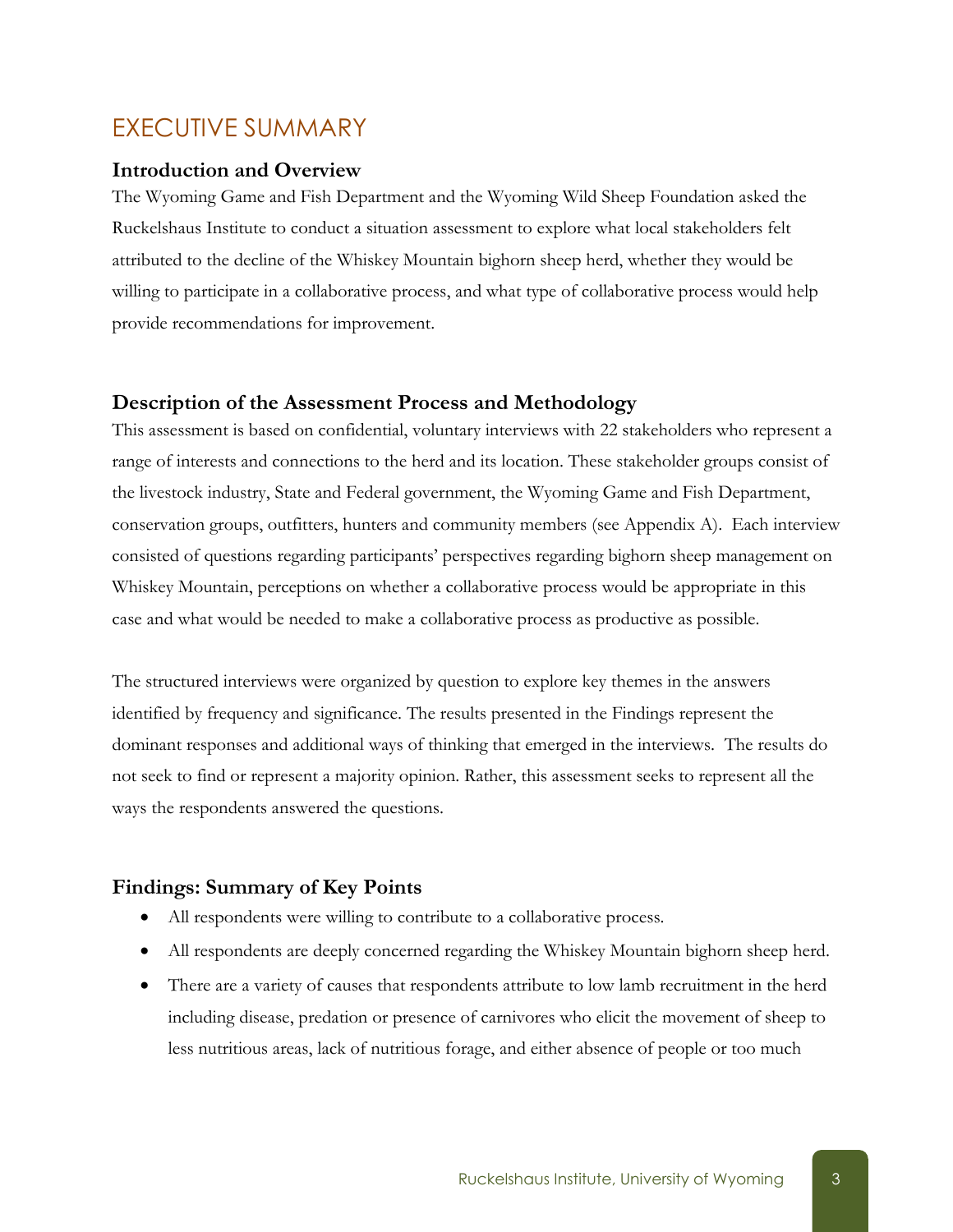presence of people. By far the most dominant causes that emerged from the interviews for the herd's decline were disease and low lamb recruitment.

• For a collaborative process to be effective respondents suggested that all stakeholders are invited, that there is facilitation or some form of leadership, that scientists and technical expertise is effectively included and that there is a combination of a public engagement and a scientific information sharing.

#### <span id="page-3-0"></span>**Recommendations**

Based on our interviews and analysis of this qualitative data, we recommend a collaborative solutionseeking process based on a number of criteria. The criteria include: building on what has already been learned, e.g. in the course of the Whiskey Mountain Technical Team's efforts, efficiency, transparency, inclusivity, a clear and realistic decision-making process, and adaptive management. Stakeholders will need to agree to their roles, the decision-making space, as well as clearly defined decision methods and authorities. We recommend a two-part process.

The first part is a public engagement process. We recommend at least three public meetings: the first would introduce the process and explore issues. The second would focus on information sharing and explore solutions with agency specialists and other scientists to improve the condition of the sheep herd and its habitat. The last meeting would be to share the draft recommendations crafted by WGFD and derived from the collaborative process to seek feedback from the public before final submission to WGFD leadership and other institutions.

The second part is one intensive meeting internal to the WGFD to draft recommendations based on the public's deliberations in the collaborative process so far. This group should review the suggestions from the public, evaluate the suggestions based on technical and scientific information, regulatory requirements, and budget and staffing constraints to develop a series of recommended management actions for WGFD to systematically implement. This should include measures to monitor the herd to discover what works to improve the Whiskey Mountain bighorn sheep herd. The results of this meeting would be presented to the public in the third collaborative workshop for participants to provide feedback. Based on this feedback WGFD may make changes to the recommendations. The final result would be a collaboratively derived Whiskey Mountain bighorn sheep herd management/action plan.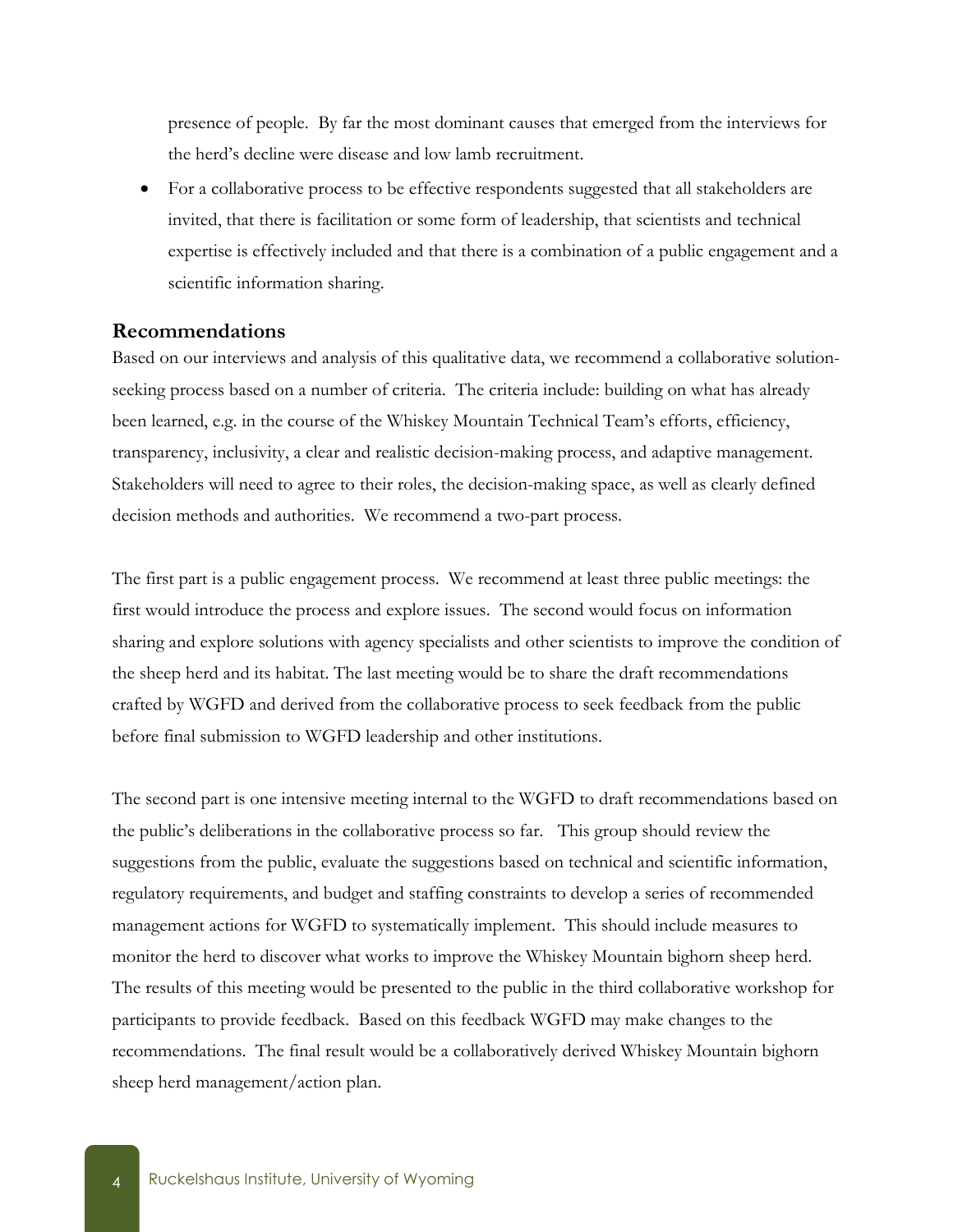This page is intentionally blank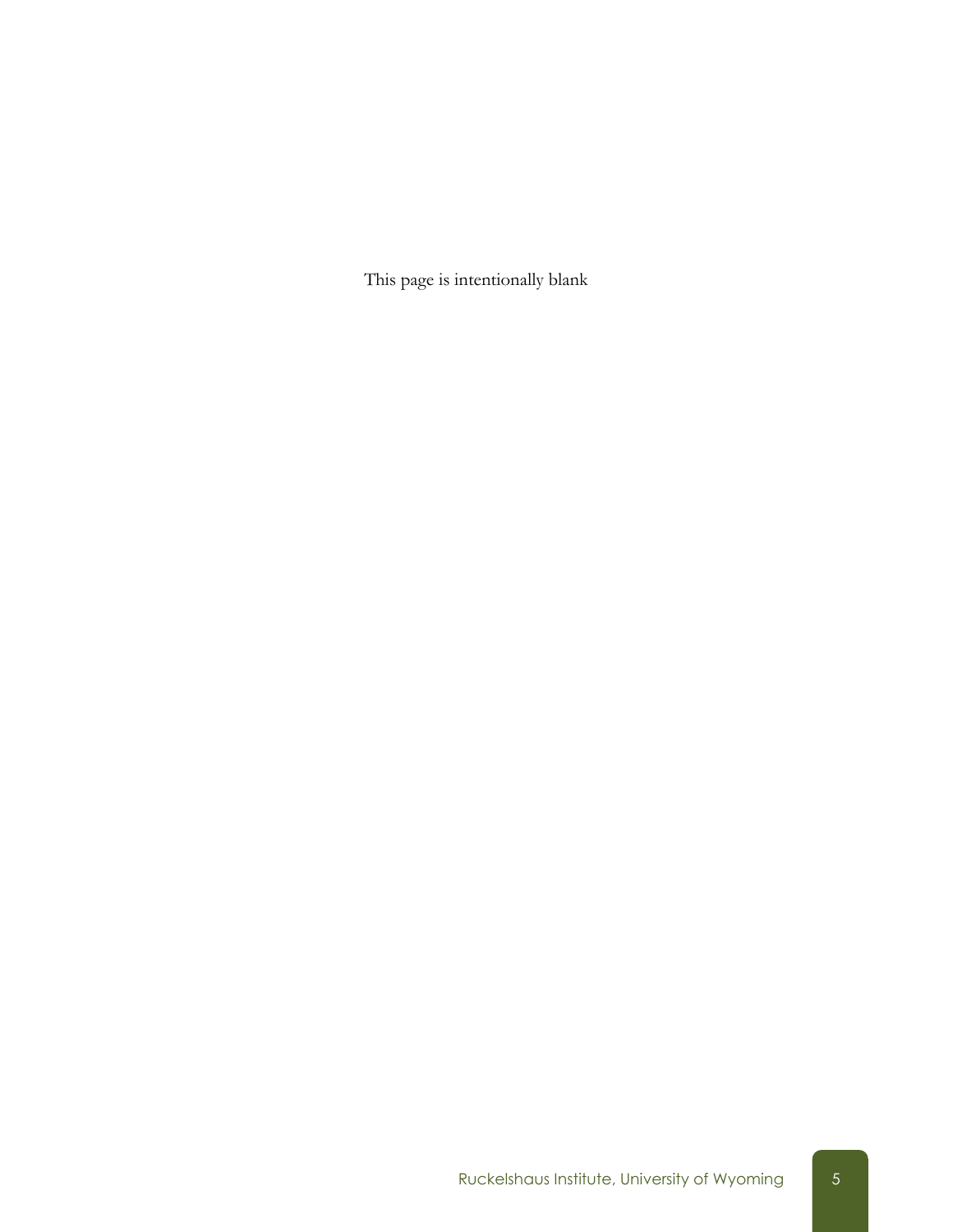## <span id="page-5-0"></span>INTRODUCTION AND BACKGROUND

#### <span id="page-5-1"></span>**The Ruckelshaus Institute and the Purpose of this Assessment**

In 2018, the Wyoming Game and Fish Department (WGFD) and the Wyoming Wild Sheep Foundation (WY-WSF) initiated this assessment regarding the feasibility of using a collaborative, science-based, stakeholder-driven process to address Whiskey Mountain bighorn sheep management. Both organizations requested assistance from the Ruckelshaus Institute to conduct a situation assessment.

The Ruckelshaus Institute, a division of the Haub School of Environment and Natural Resources at the University of Wyoming, advances the understanding and resolution of complex environmental and natural resources challenges and supports stakeholder-driven solutions to environmental challenges by communicating relevant research and promoting collaborative decision making. The Ruckelshaus Institute has experience and expertise in conducting stakeholder assessments, as well as convening and facilitating collaborative problem-solving processes.

The purpose of this stakeholder assessment is to provide detailed information about stakeholder perceptions of bighorn sheep issues, management and public participation. WGFD and WY-WSF are contemplating the potential development of a collaborative process to help develop local, science-driven options for bighorn sheep management. This assessment seeks to discover whether this is feasible. The assessment is based on information gathered from interviews with 22 stakeholders regarding their perspectives regarding this issue. Participants represented Federal and state government, private landowners, outfitters, hunters, conservation organizations, and community members.

Situation assessments are not used to gather votes, but to discover the way people think about an issue. A situation assessment does not explore the quantity of similar perspectives but does explore the diversity of perspectives regarding a particular subject. Whether something is said 20 times or once is unimportant because the knowledge that even one stakeholder holds a certain belief is important to finding out, in this case, whether there are options that can be explored in relation to bighorn sheep management and whether a collaborative process to do so is possible.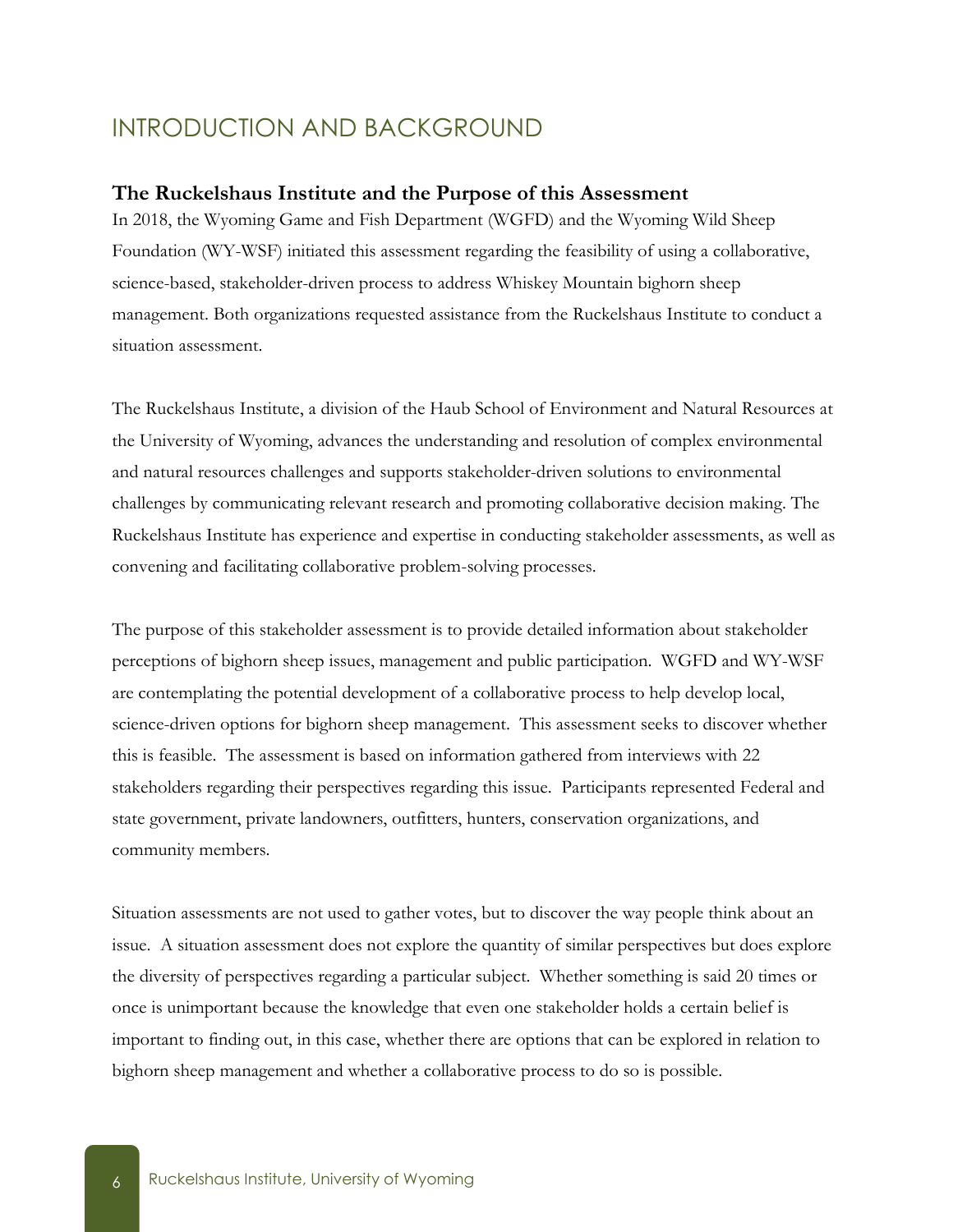### <span id="page-6-0"></span>**Background**

The Whiskey Mountain bighorn sheep herd encompasses hunt areas 8, 9, 10, and 23 and are resident around Whiskey Mountain, Arrow Mountain near the Shoshone National Forest and Dubois, Wyoming. The sheep are members of the species Rocky Mountain bighorn sheep (*Ovis Canadensis),* are named for their large, curled horns and have historically occupied areas in the U.S. and Canadian Rocky Mountains and in mountains in the northwestern United States.

The Whiskey Mountain bighorn sheep herd has struggled to recover from a catastrophic all-age dieoff caused by pneumonia in 1991 causing an estimated 30% decline in the number of sheep in this herd. It is thought this herd was about 2,000 animals prior to this event. The management goal is 1,350 sheep and there are an estimated 700-800 sheep in this population today. They continue to languish below the desired population size primarily because lamb survival is very low due to the persistence of lamb pneumonia. In particular, recruitment has been alarmingly low each of the past 2 years. In addition, WGFD observed a change in bighorn sheep distribution and behavior on winter ranges the last three years.

Varieties of pneumonia are known to affect the numbers of lambs that survive their first year (lamb recruitment), not only in this herd but in others as well. Other herds however are known to recover in number after a while, which has not happened with the Whiskey Mountain herd. WGFD and WY-WSF are well aware of the importance of this iconic herd to the Dubois area, to Wyoming and nationally. When this herd was thriving, it was the herd from which sheep were transplanted to start bighorn sheep herds in other areas in Wyoming and other states. This herd has in many ways become an important symbol of Dubois for residents and is culturally and historically important to the Eastern Shoshone people.

WGFD and WY-WSF are well aware of the precarious situation regarding this herd and after years of attempts to address this decline it is clear a different approach needs to be considered. This includes enlisting and engaging with everyone interested to capitalize on local knowledge and the expertise of sheep biologist/researchers, increase capacity to conduct needed research and management, and to develop acceptance of known needed work and perhaps new/novel approaches and ideas to address these critical issues.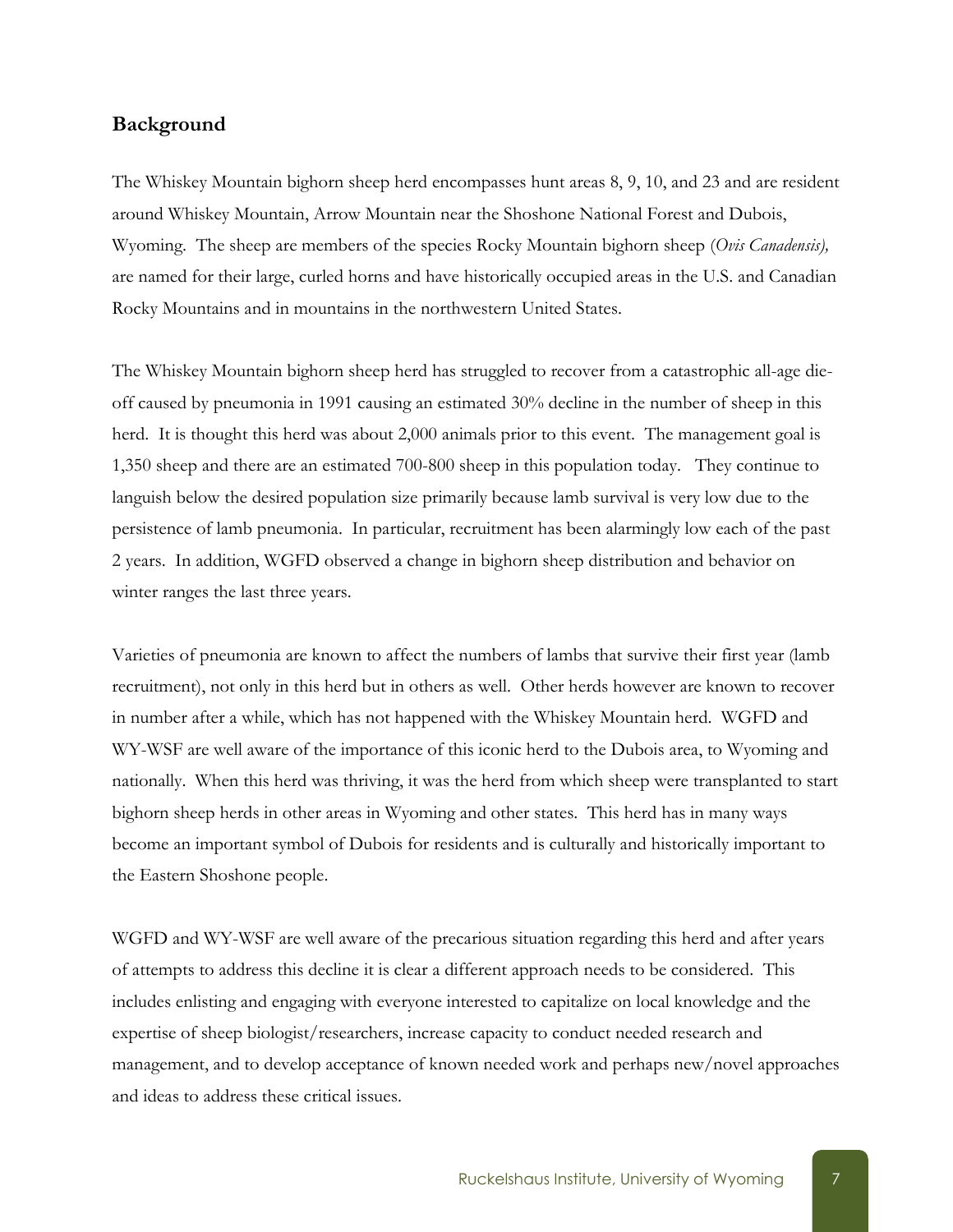As a result, the two organizations asked the Ruckelshaus Institute to conduct this situation assessment to ensure the knowledge and thoughts of stakeholders are known from the outset, as well as their thoughts on what factors will contribute to a successful collaborative process. This report will contribute to a common understanding of the issues that stakeholders perceive to play a role in relation to this bighorn sheep herd, and will help to design a collaborative process in a manner that participants feel will contribute to improving the well-being of the Whiskey Mountain bighorn sheep herd.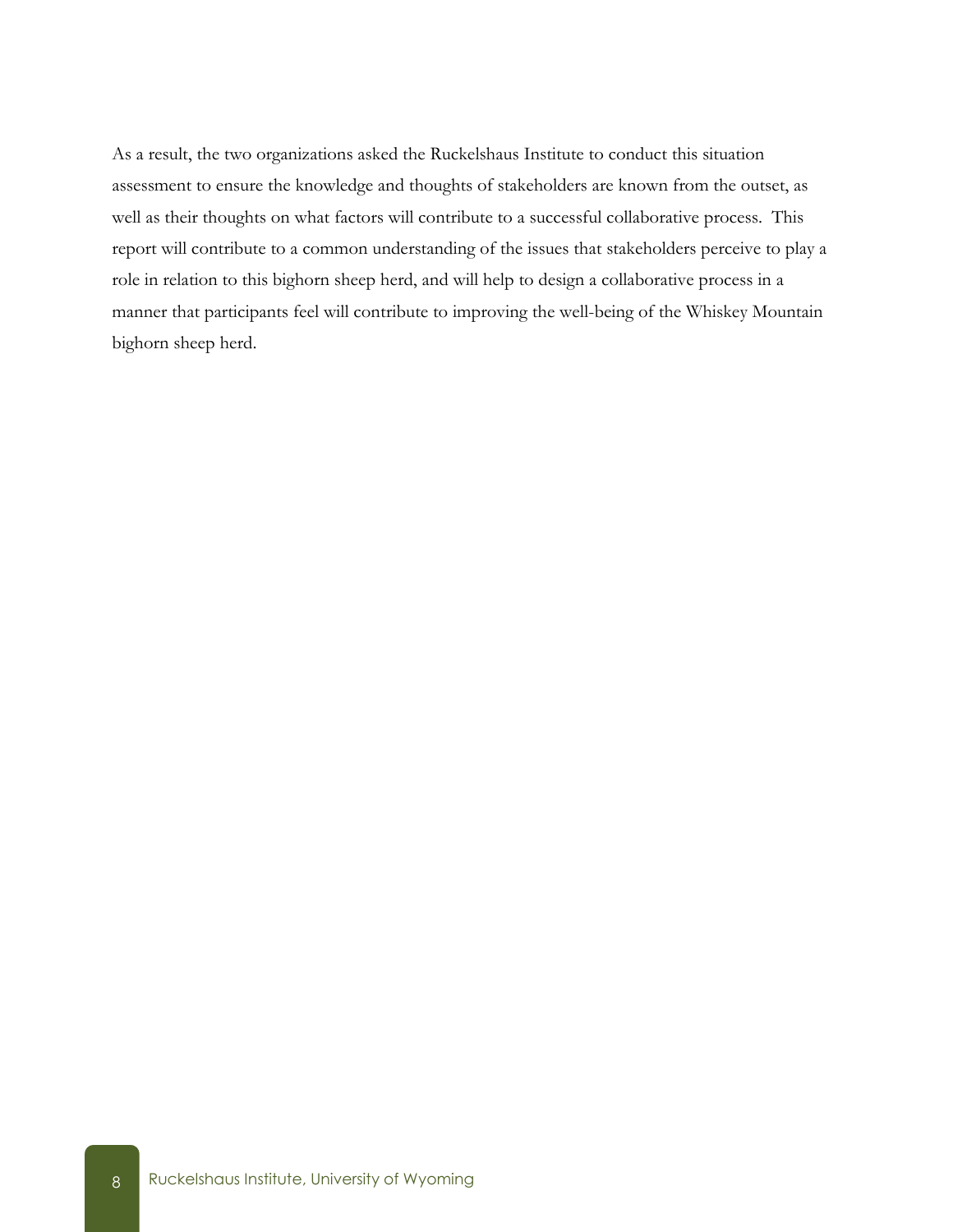## <span id="page-8-0"></span>DESCRIPTION OF THE ASSESSMENT PROCESS AND METHODOLOGY

This situation assessment was initiated with a review of background information and reports obtained from WGFD, the WY-WSF, the National Bighorn Sheep Center and others. This review of background information provided the author with a basic understanding of the issues and the stakeholders involved, enough to begin the formulation of an assessment strategy.

The assessment conducted by the Ruckelshaus Institute is based on data gathered from telephone interviews of stakeholders in the county and communities where Whiskey Mountain is located, and other stakeholders within and outside the region who have a demonstrated interest in Whiskey Mountain bighorn sheep management issues. With the assistance of members of the above organizations, the author compiled a list of stakeholder types and created a list of individuals to interview in each stakeholder type with adequate redundancy built in to ensure most stakeholder types would be included in the interview. The resulting 40 individuals were sent emails with information regarding this situation assessment. There were 22 participants who responded and with whom interviews were scheduled. Of the 9 stakeholder types, the 22 respondents represented 8 stakeholder types (see Table 1). Elected officials were the only stakeholder type that did not respond to the invitation to participate. Each responding participant was sent an Implied Consent Form which explained that responses will remain anonymous and the low level of risk involved in this assessment. Jessica Western, the Principal Investigator on this project, conducted the 22 interviews in November and December of 2018. Each interview took an average of 30 minutes. Table 1 provides a summary of the stakeholder groups and the number of respondents belonging to each group. A list of the individuals interviewed for this assessment is contained in Appendix A.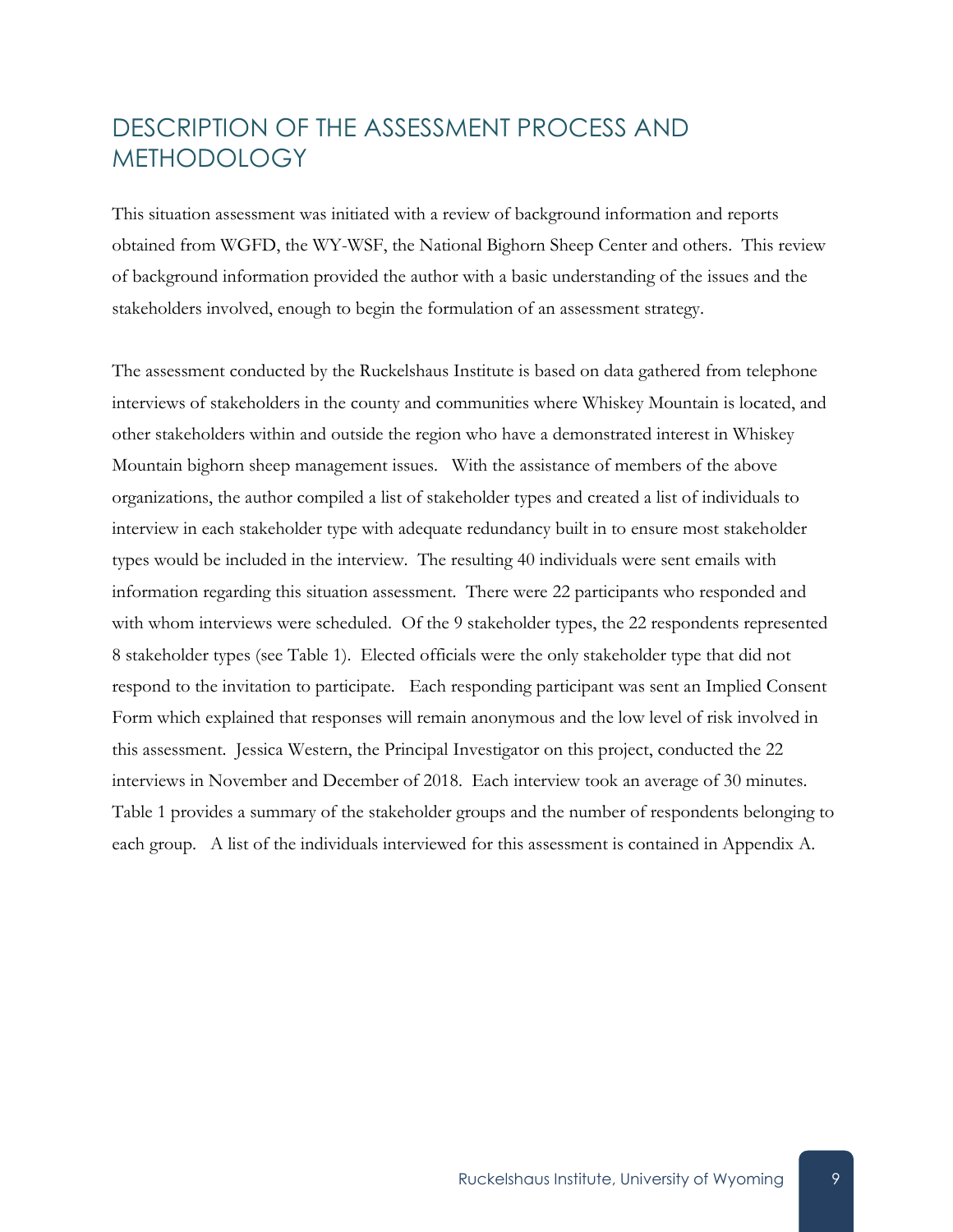| Profession                  |                | Gender |    |
|-----------------------------|----------------|--------|----|
| Federal government employee | 5              | Female | 5  |
| State government employee   | 6              | Male   | 17 |
| <b>Local Business</b>       |                |        |    |
| Livestock industry          | $\overline{2}$ |        |    |
| Environmental/Conservation  | 2              |        |    |
| Education                   | 4              |        |    |
| Outfitter/Hunter            | 2              |        |    |
| General public              | 2              |        |    |

Table 1. Attributes of Stakeholder Participants

<span id="page-9-0"></span>The assessment consisted of 10 open-ended questions designed to elicit information about bighorn sheep management, their interests related to this herd, their assessment of the potential for a collaborative process, and logistical details necessary to engage in a collaborative process. The results were compiled and analyzed to discover whether there were any themes that emerged from these interviews in relation to both bighorn sheep management and to a possible collaborative process. A number of significant themes resulted for each question, which are described in the "Findings" section below. These results provide a cross-section of respondents' views and are meant to convey the range of positions relevant to the bighorn sheep herd on Whiskey Mountain. This method was not intended to discover the majority opinion or predict the points of commonality that would result in a successfully negotiated outcome. Rather, this method focused on identifying the significant issues and determining the possibility for a collaborative process.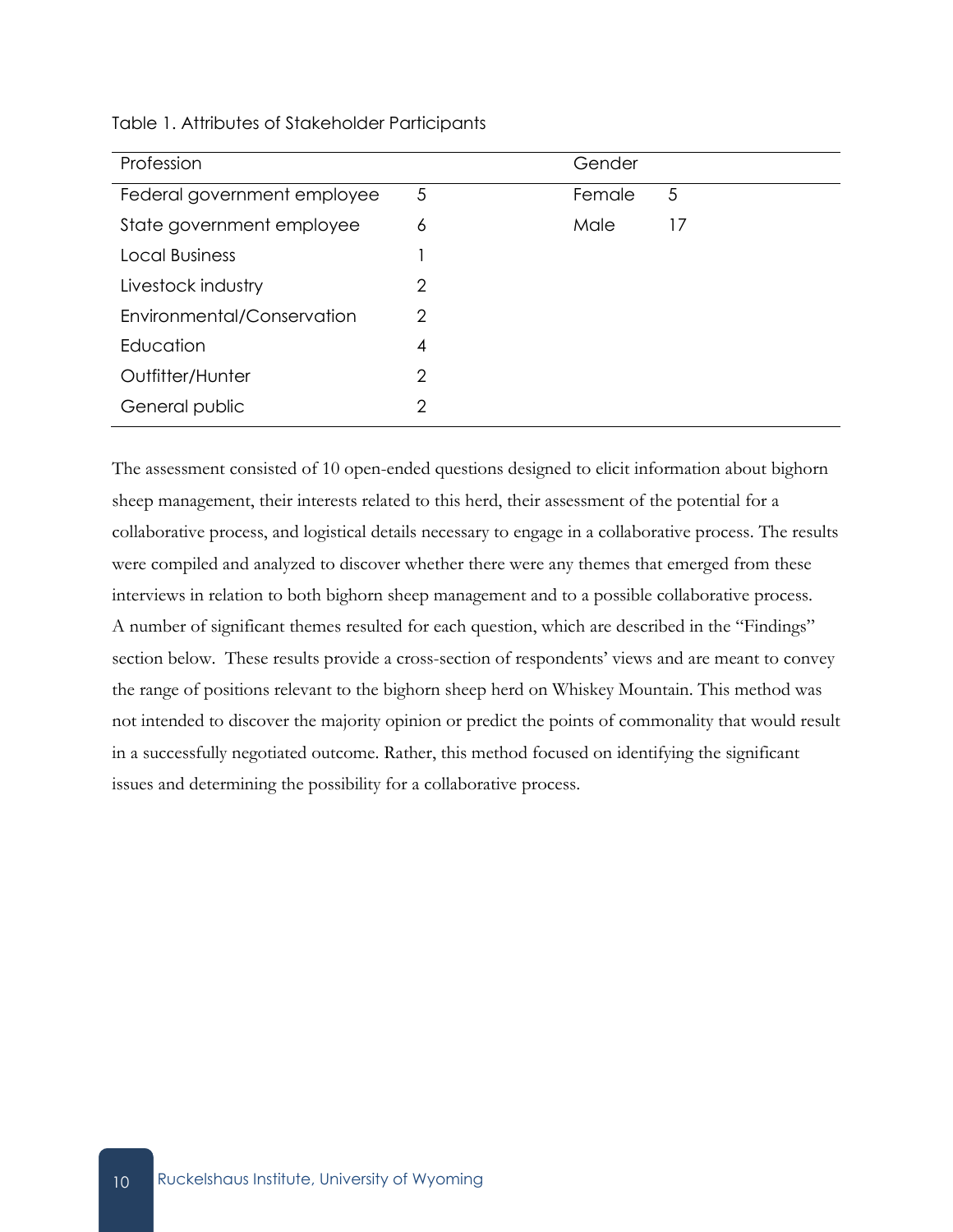## **FINDINGS**

## <span id="page-10-0"></span>**Perceptions Regarding Bighorn Sheep Management and Collaboration**

We have compiled the various types of responses to each question below. The 22 respondents generally had a lot to say on an issue that was clearly very important to them and there was a wide diversity of opinions, but also a considerable amount of commonality. In order for the reader to have a clear understanding of this diversity and commonality among perspectives, this section is inclusive, and therefore lengthy, for the sake of transparency, inclusiveness and clarity.

## **1. What are the issues in your mind in relation to the Whiskey Mountain big horn sheep herd?**

The most commonly voiced concerns were related to low lamb recruitment and disease. Respondents seemed very aware and worried about the low numbers of lambs born and the low numbers of lambs that survive. An associated concern was disease pathogens, especially related to pneumonia, which are perceived to be one of the main causes of low survival rates among lambs. Another frequently mentioned concern was in relation to both summer and winter ranges. Summer ranges are perceived to be instrumental to maternal sheep health and therefore an important contribution to lamb nutrition. Respondents are concerned that lamb recruitment is threatened if female sheep do not have enough nutrition, and the right type of nutrition. Climate change was mentioned as a contributing factor to declining habitat conditions. When discussing winter range, a number of respondents made the connection to predation. These respondents were concerned that e.g. wolf predation and mere presence would chase the sheep to rockier areas with less nutrition, again decreasing lamb survival. When predation came up, respondents mentioned predation by wolves, coyotes and mountain lions especially. Some respondents questioned the role of predation in the ability of this sheep herd to thrive without being convinced this was a meaningful factor, others felt very sure that wolves and mountain lions are a major attribute to declining sheep herd numbers.

There were a number of other issues on respondents' minds. One was the concern that roads were being closed and therefore the lack of people could not help to keep wolves and poachers away. Another concern was that the herd was being overmanaged and stressed by repeated chases and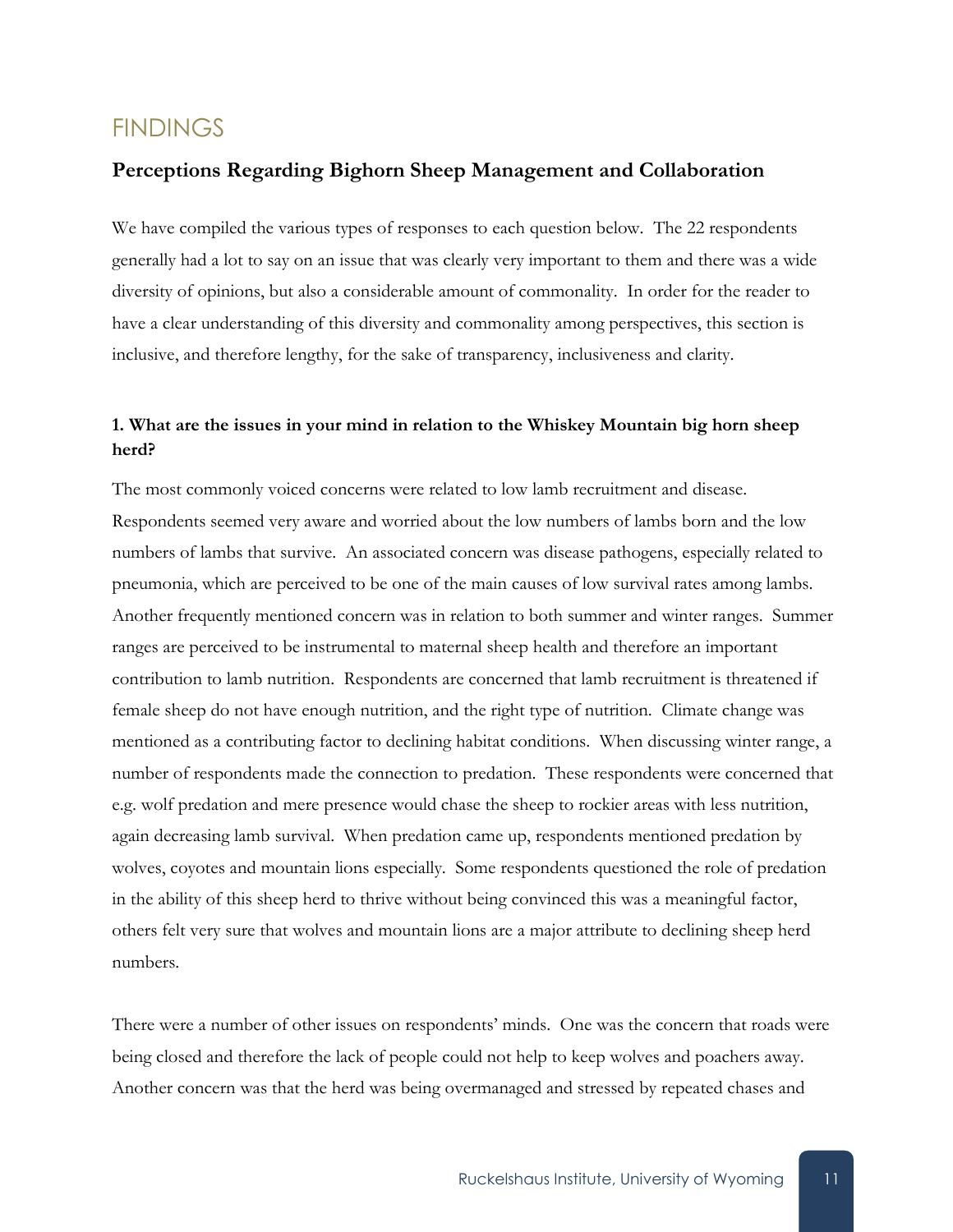captures to either research the animals or transplant them. Lastly, a number of respondents appeared aware that there are many questions surrounding this herd. One of the questions was why this particular herd appears to be more susceptible to disease than other herds, and/or is less able to rebound after a disease has made inroads in herd numbers. These participants were also well aware that while they think the public is generally understanding that there are unanswered questions, there is also rising frustration with what is perceived to be a lack of action and/or information about bighorn sheep efforts in this area. There was also a concern that the public will focus on one cause which may not reflect the reality of complexity and intermingling causes.

#### **2. If there was no effort made to address these issues, what do you think would happen?**

One respondent answered: "I think we would lose the population", which represented one dominant response. Another respondent spoke for a number of other respondents with: "I think we will continue to see a decline". The reasons mentioned for this bleak outlook included disease, predation, intrusive research methods, and a herd that is getting older with limited ability to reproduce and/or a combination of these factors. All respondents expressed the opinion that to do nothing would be "irresponsible" with possibly "heartbreaking" results. When answering this question, many respondents explained the value of this herd to them as residents, hunters, wildlife aficionados and business owners. The responses indicate a strong cultural, emotional and economic link between Dubois and Fremont County residents and this herd. Another fear was that the focus on one single cause would blind the public to the complexity of problems, and therefore create a barrier to improving herd and habitat conditions using multiple approaches.

## **3. Would you be willing to participate in a collaborative process to learn more about these issues and work with WGFD to find solutions and implement them?**

All respondents responded with a resounding "yes" or "absolutely". One condition that was raised was: "but only if the WGFD is willing to listen and take our guidance".

#### **4. Why?**

The interests that respondents articulated in the Whiskey Mountain bighorn sheep range were wide ranging:

• The economic benefit of this herd to the town of Dubois and a variety of businesses.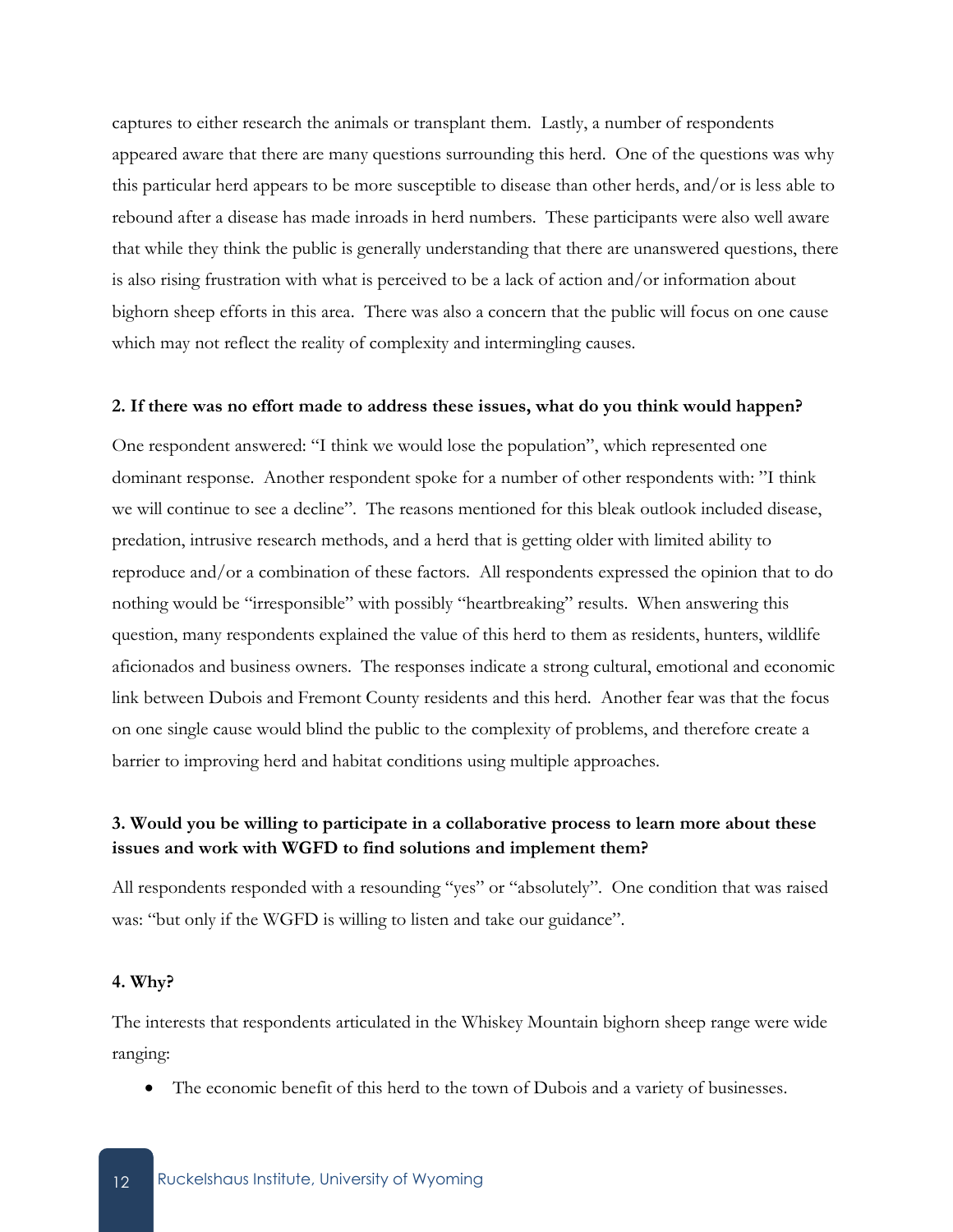- The biodiversity value of having wild sheep on the landscape.
- The importance of retaining a wild sheep herd that has historically always been perceived to be in this area.
- The cultural value of the bighorn sheep to the Eastern Shoshone people and to Wyoming.
- Spiritual value as expressed by one person as "This herd is the core of me......there is no spirit in this place without the Whiskey Basin herd".
- The recreational value to hunters, photographers and other recreationists.
- The aesthetic value of seeing bighorn sheep.
- The intrinsic value of having healthy bighorn sheep herds and the ethical demand of humans to keep this herd from declining.
- The value of ensuring the herd can be enjoyed by future generations.

#### **5. What would be the best possible outcome of this process after a year?**

Most respondents wanted to see one or some of the following:

- 1. The chance to learn from one another and from scientists.
- 2. Explore what is not known and the questions that remain largely unknown.
- 3. Create a plan that consists of a list of actions based on this knowledge to improve herd conditions.
- 4. Ongoing communication with all stakeholders to receive input and share information.

Other hopes included "total elimination of predators" and "more lambs on the ground".

#### **6. What would be the best possible outcome of this process after ten years?**

The dominant response was represented by one response: "Fat, robust moms and healthy lambs on the ground", i.e. the hope that there is a sustainable herd size, not too many to outgrow the habitat, but enough to ensure a viable and larger herd. A related response from many was the need to ensure stakeholders learn about the complexity surrounding the causes for a decreasing bighorn sheep herd, are involved in finding solutions, and support resulting management actions. Key to achieving this in the minds of respondents was the need to find ways to decrease the prevalence of disease and improve the numbers of lambs to ewes. The role of scientists and implementing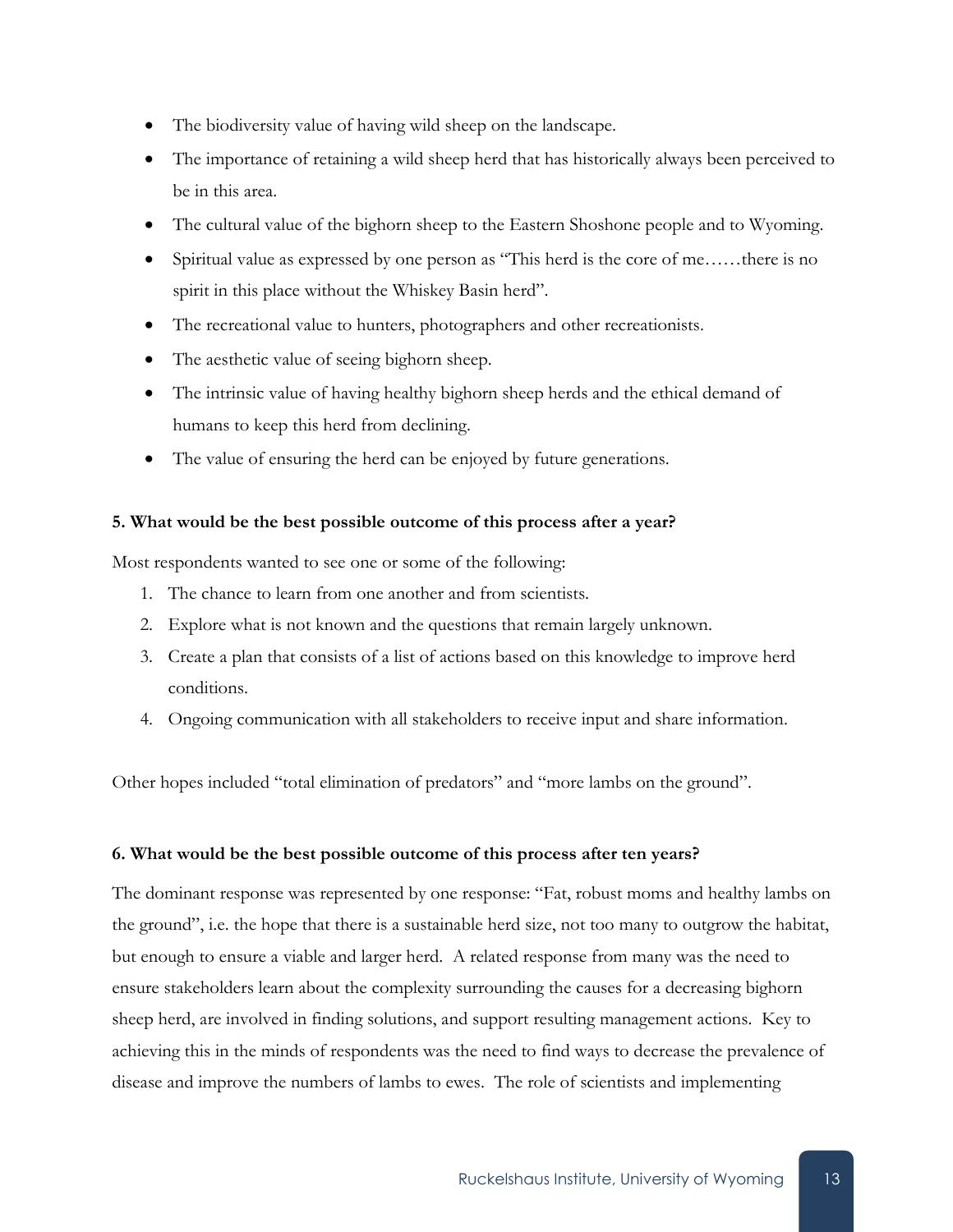solutions collaboratively were mentioned as tools to achieve this. Respondents also suggested trying new ideas and putting a focus on summer range conditions.

#### **7. What would be the worst possible outcome of this process?**

The dominant concern of respondents voiced here was: "That we still lose the herd and that we can't figure it out" or "Sheepwise, that no matter what we do the herd keeps declining". Other responses included:

- "More friction in Dubois, disagreements between stakeholders, end up with more discord than agreement".
- "The naysayers who blame anything wrong on anybody else".
- "We are compelled to come to the conclusion that there is no solution. We give up."
- "Getting in contention with stakeholders what the primary drivers are. I think some are latched on the idea of predation and I don't think that's been gamed out completely".
- On a more positive note: "People aren't disenfranchised by the process, that they feel they have really been involved and been engaged…….Whether people are happy with it is another piece but at least there is clarity about how the decision was made".

The underlying fears appeared to be that there were no answers to help sheep numbers improve, that actions were not implemented, or that stakeholders did not participate with an open mind.

#### **8. What factors need to be in place for this process to be effective?**

This question elicited a wealth of feedback that is helpful for the design of a collaborative process. The main points were:

- Understandable and robust scientific information for the public to use in their deliberations and to enable them to find solutions that are grounded in as much certainty as possible.
- Scientific and technical expertise related to habitat conditions, bighorn sheep diseases and pathogens, predation population numbers and behavior.
- Commitment by people to keep working together to explore technical and scientific information and find solutions, even if there is disagreement.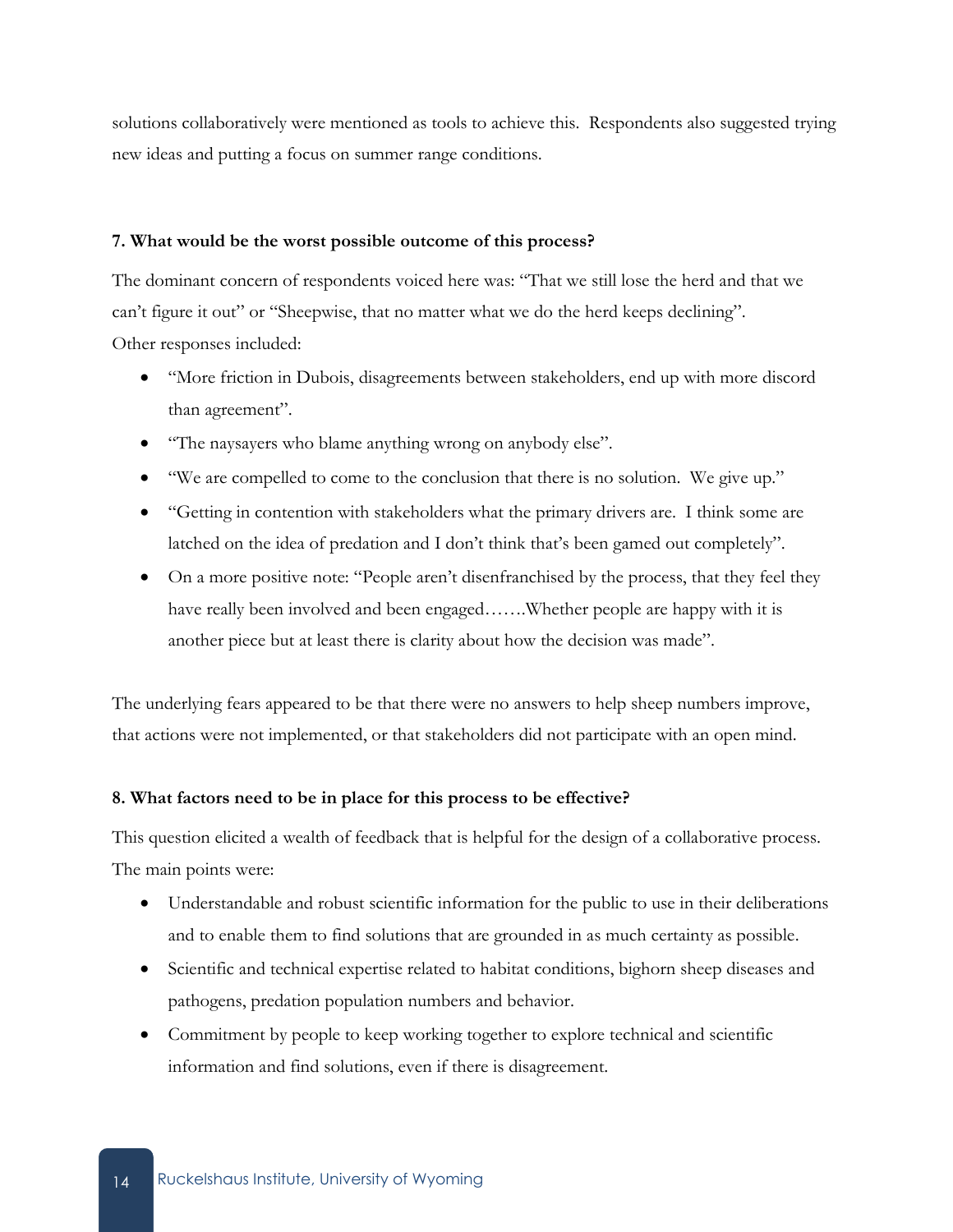- In return, a commitment from WGFD and federal agencies to use the recommendations received from these collaborative deliberations and either implement them or provide reasons why they cannot be implemented.
- Strong and consistent facilitation and/or a strong, knowledgeable chair person, or both.
- Clearly defined goals and objectives.
- A number of respondents felt that there should be a group "to discuss the issues" and "have open public meetings where the public can attend and offer comments".
- Another option suggested was "a stakeholder committee that would interface with a core team or a technical team".
- Agency members should "try to get around agency boundaries, not worry about the agency but worry about the sheep".
- Funding to implement solutions.
- A research depository "maybe with the University" so data could be accessed by researchers and the public "to trigger ideas that they haven't come up with".
- A document that would bind the WGFD to listen to the public because in the past the agency was perceived to convene a collaborative effort and tell the group "after a month that it was no longer needed. They always think they know best".
- Additionally, "while Game and Fish is leading this, some ownership needs to be shared with the people interviewed, the community at large, the experts involved. This needs to be shared leadership with clear roles for what people need to accomplish".

## **9. Who needs to be at the table?**

Most commonly mentioned were:

- Wyoming Game and Fish Department
- Wyoming Wild Sheep Foundation
- National Bighorn Sheep Interpretive Center
- Towns people "who are interested, who are bifurcated between granola and rifle 'n pickup types".
- Federal agencies.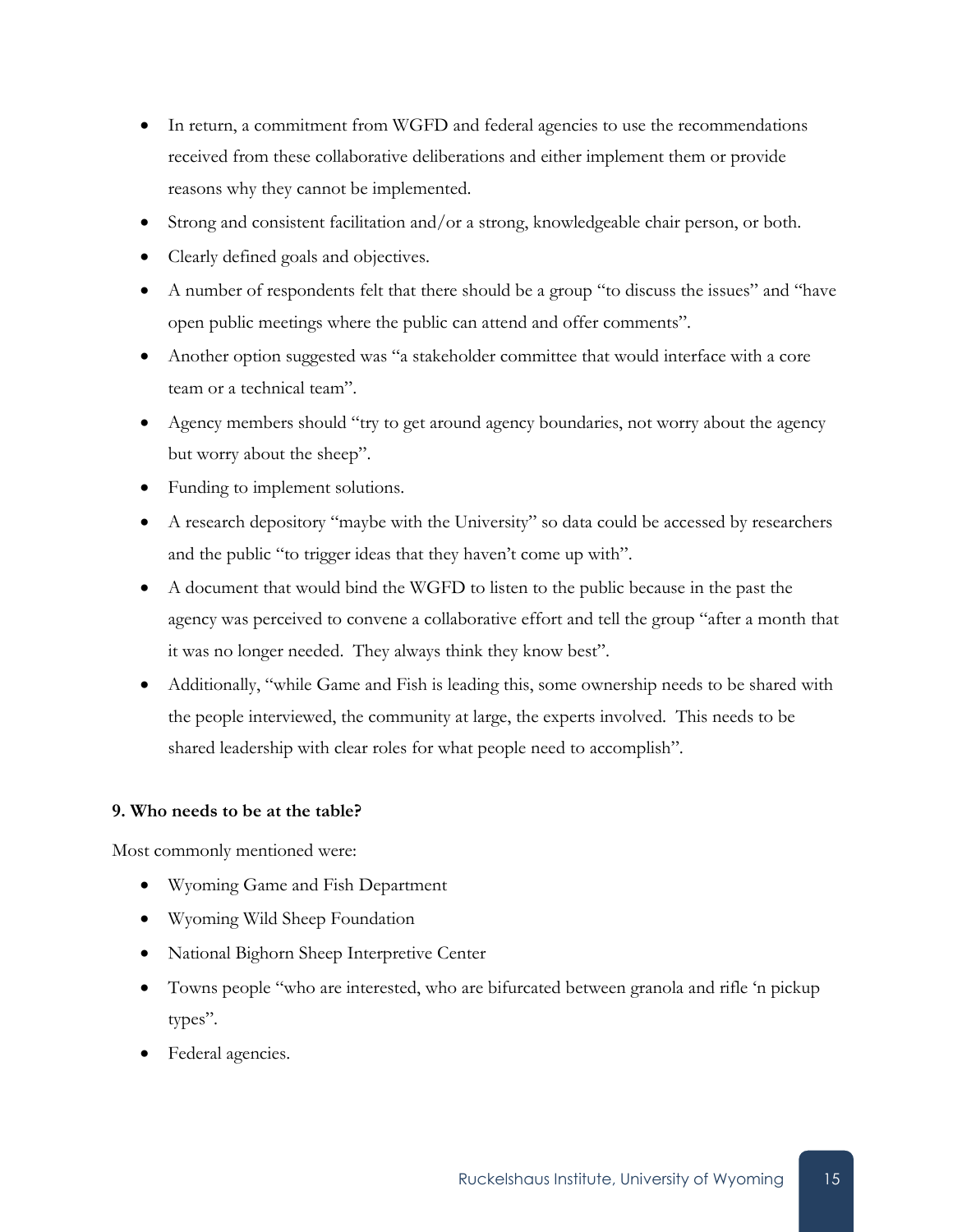- Scientists from the University of Wyoming and other organizations, states and Canada related to wildlife, veterinary and habitat ecological sciences.
- Outfitters
- Hunters
- Photographers
- NGO's who have an interest and funding to support collaborative outcomes.

Other suggestions were:

- Bighorn Restoration Group
- The Eastern Shoshone and Northern Arapahoe peoples.
- State and federal legislators.
- Generally, the people reached out to in this assessment.

### **10. Is there anything else you would like to say at this initial stage of the process?**

Most participants felt the questions had offered them the chance to provide the feedback and information they wanted to provide. Last remaining thoughts covered the following:

- Expressions of love for sheep and wildlife, and articulation of the importance of the Whiskey Mountain bighorn sheep herd.
- A desire to ensure that a collaborative process is sincere, and to let people know how important they are to it and the future of these sheep.
- Gratitude that this assessment was taking place and hope that a collaborative process will bring people together and find solutions for the herd.
- Reiteration of the importance of including local first nation people.
- The importance of open mindedness for a collaborative process to be successful.
- On the one hand distrust of Wyoming Game and Fish Department, on the other the certainty that the agency cares and is working on this subject.
- <span id="page-15-0"></span>• Finally, the hope that "if we can get action-oriented steps that the public can be engaged with, then we could have a really productive process. We need long term solutions".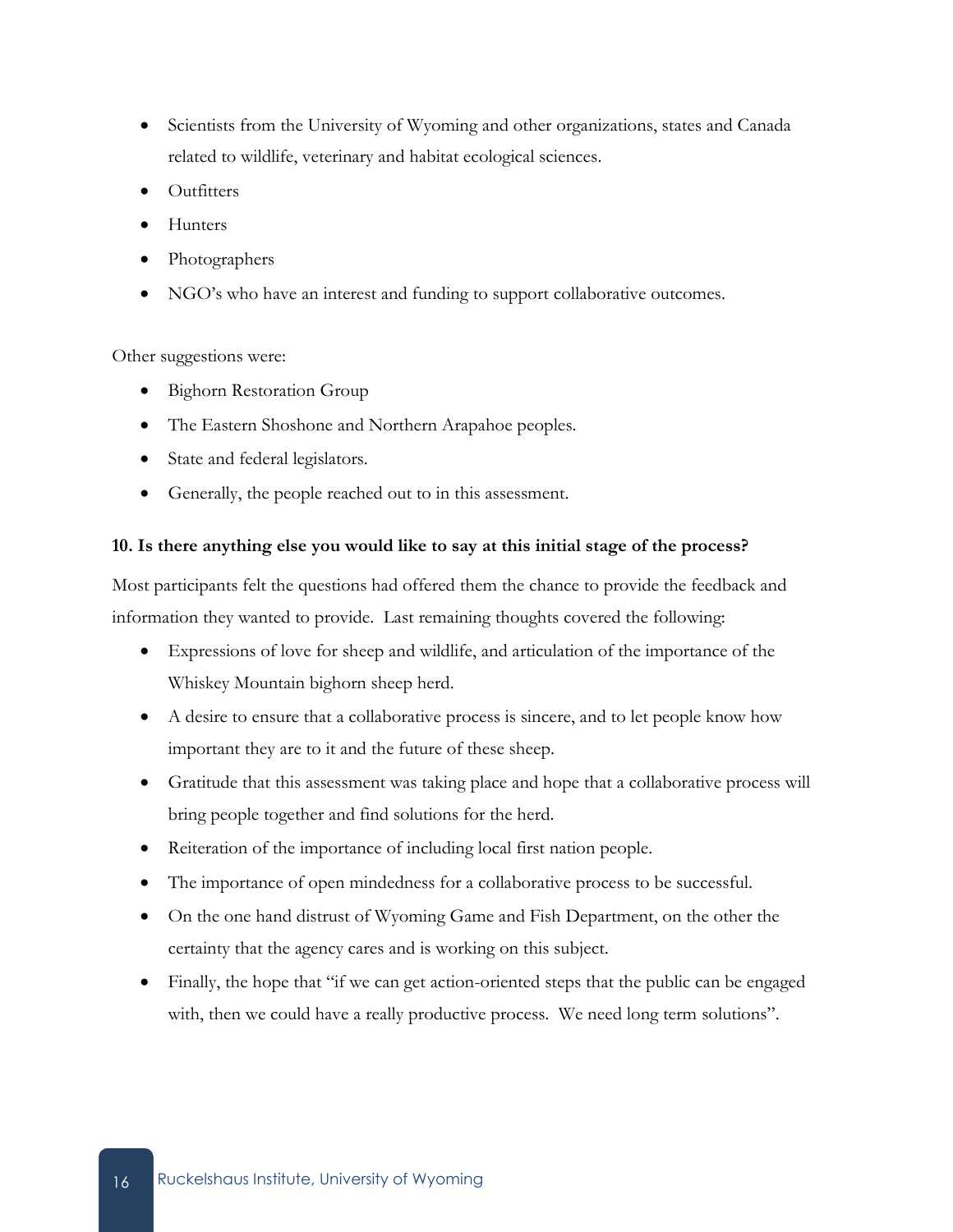## **DISCUSSION**

When assessing whether a collaborative process is appropriate for a particular issue, there are a number of questions that must be addressed. In determining answers to these questions, the analyst can begin to outline the dynamics of the conflict, which will in turn help determine the current potential for collaboration as well as highlight what potential barriers to a successful collaboration might exist. These questions are outlined below, along with the conclusions the Ruckelshaus Institute has drawn regarding collaboration related to bighorn sheep management on Whiskey Mountain.

### • *Are the issues clear?*

Yes, the issues underlying the Whiskey Mountain conflict are clearly defined and seemingly well understood by the majority of the interviewed stakeholders.

#### • *Is the timing appropriate?*

There is a clear sense of urgency expressed by the stakeholders that indicates the issues are ripe for discussion and the stakeholders are eager to find a solution. There are several incentives for stakeholders to be interested in a solution-seeking process:

- o To ensure that the Whiskey Mountain bighorn sheep herd increases in number and becomes a self-sustaining and resilient herd.
- o To improve economic opportunities in the Dubois area related to the bighorn sheep.
- o To ensure that this Dubois and Eastern Shoshone icon remains on the landscape in health and in the future.
- o To take advantage of the interest this situation assessment has created in an inclusive process that creates real progress for all stakeholders.
- o To produce action items that are supported by the public.

#### • *Are the issues negotiable?*

No better alternatives to negotiated outcomes (BATNA) surfaced in the course of this assessment. No party has expressed a desire to use any other way to meet their interests other than a collaborative process. The issues are negotiable if the right process is used to explore the complex information related to this issue, the process is transparent and the recommendations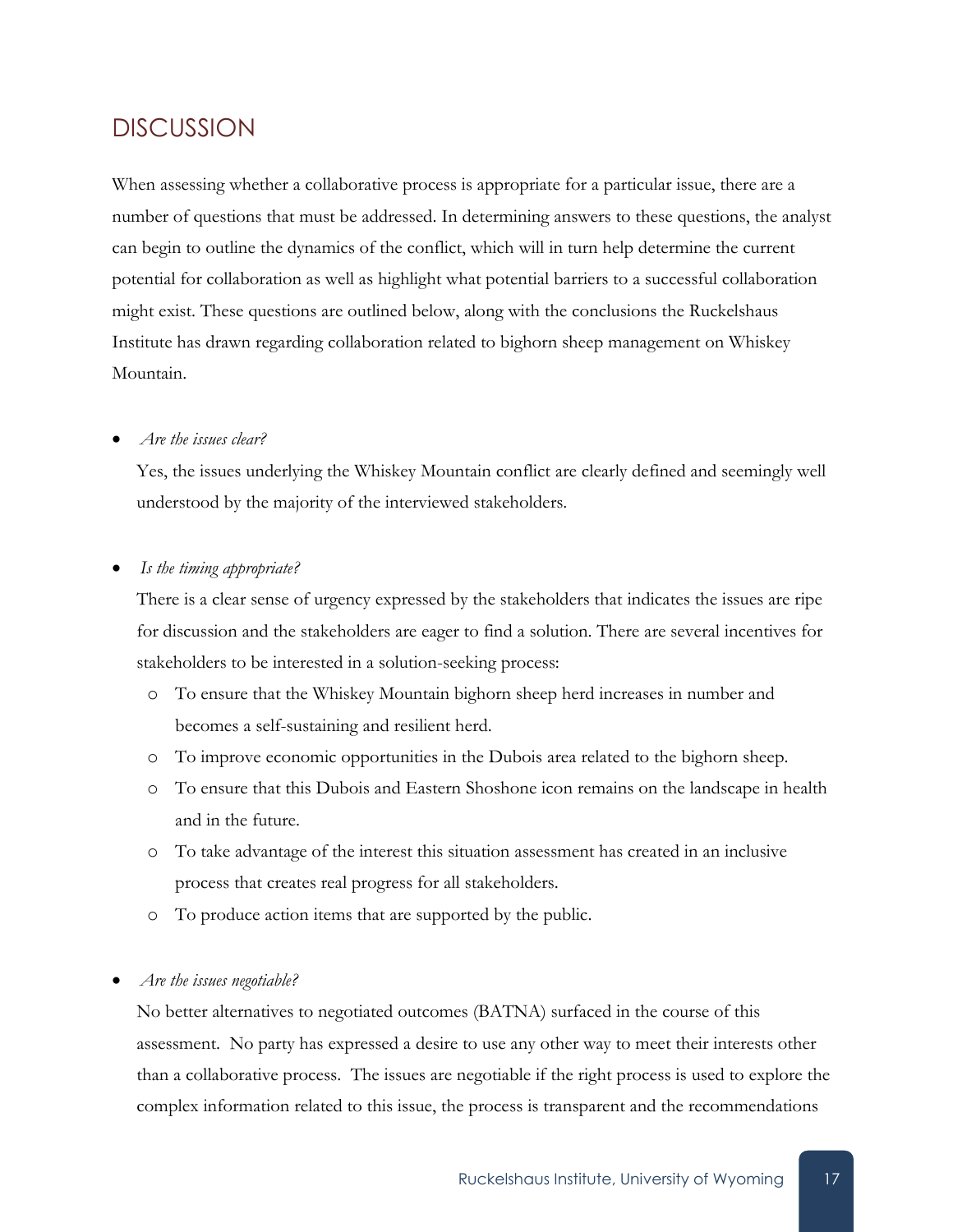that result from a collaborative process are either implemented or addressed to explain why they can't be implemented. The one aspect in this discourse that will challenge the ability of participants to negotiate is whether they are interested in hearing all sides while representing their interests, or whether they are positional on one point, e.g. predation. Any process would need to take place with the clear understanding that WGFD and land managers are the final decision makers. However, if a form of interest-based consensus building is used that allows all stakeholder types to be represented, that ensures ongoing two-way communication with the public at large, and a sincere commitment of decision makers to use the products of a collaborative effort, it appears the issues will become negotiable.

#### • *Can the participants be identified? Will they participate in good faith?*

Interested and invested stakeholders are easily identified, and many have expressed willingness to participate in a dialogue on how the Whiskey Mountain bighorn sheep should be managed.

#### • *What is the level of trust among participants?*

The majority of respondents expressed trust in WGFD, with a few voicing less trust or no trust. No distrust or concerns were recorded regarding any other agencies, organizations or individuals. It is clear that the National Bighorn Interpretive Center and the Wyoming Wild Sheep Foundation are held in high regard.

#### • *What is the level of contention?*

While there does not appear to be a high level of contention between stakeholders or even stakeholder groups, where the subject of predation is raised there is concern that environmental organizations will "interfere" because they are "compassionate" and are perceived not to "work from facts". Among those respondents who attributed some cause of low lamb recruitment to predators, this was a worry. Most respondents felt that environmental organizations should be included and also suggested other stakeholders with whom they disagreed on some issues for inclusion.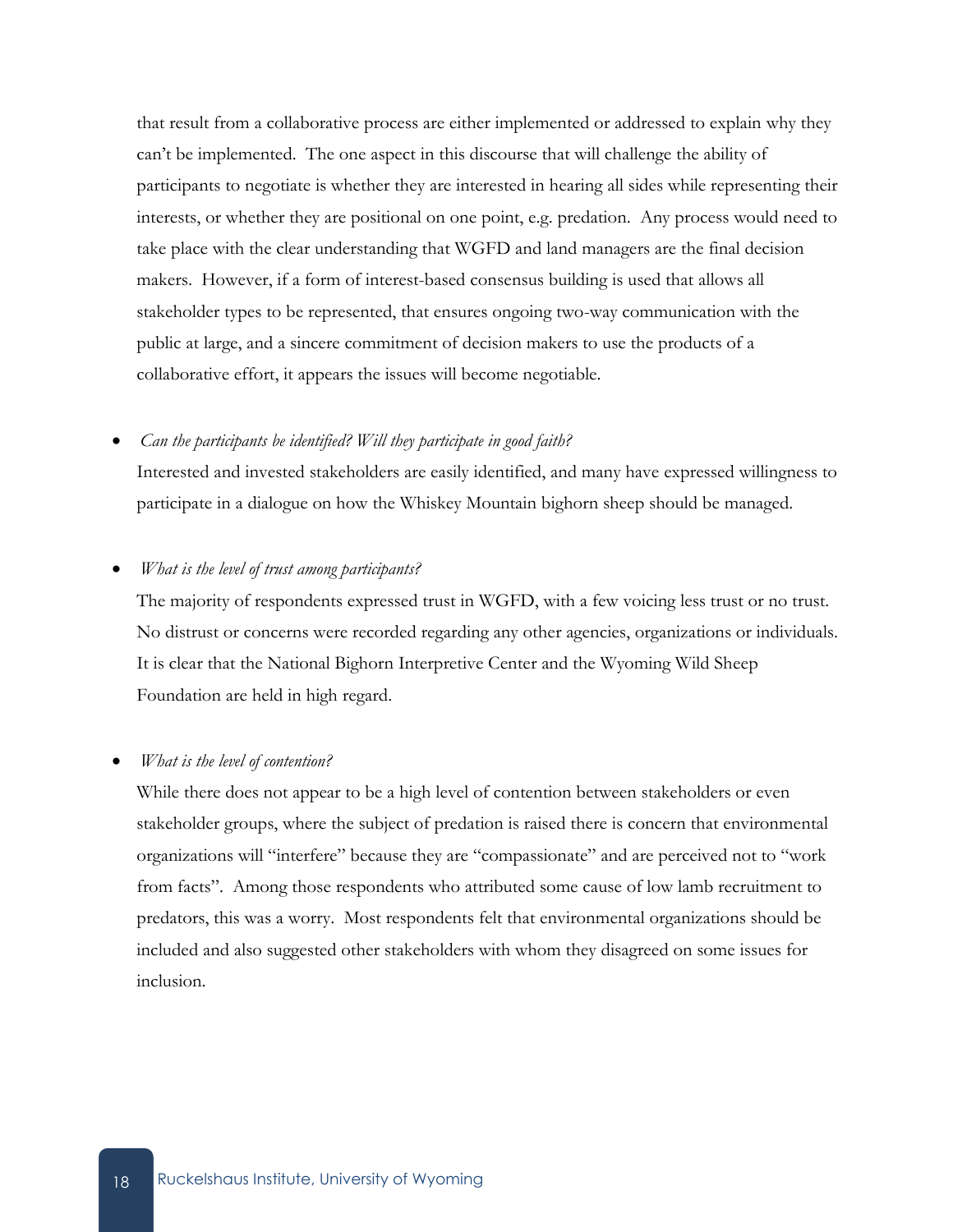## • *Is there political support for resolution?*

There is support from WGFD, the Bureau of Land Management and the USDA Forest Service for a collaborative process to find resolution.

## • *Are resources available to support collaboration?*

Conversations with the WGFD and WY-WSF have indicated there may be sufficient support within the organizations to support a collaborative process. Additionally, the National Bighorn Sheep Interpretive Center is willing to provide logistical and communication support.

## • *Are key decision makers willing to use the process?*

Key decision makers have expressed an interest and willingness to engage in a collaborative process to seek solutions regarding bighorn sheep management on Whiskey Mountain. Whether key decision makers would be willing to implement collaborative outcomes and use an adaptive management approach to continually monitor and improve conditions would need to be confirmed between the WGFD, federal and state land managers and the Wind River Reservation.

# • *What are key issues that need to be addressed in a collaborative process?*

These include:

- Create a common understanding of what is known and what is less or not known.
- Based on that common understanding draft options for recommendations.
- <span id="page-18-0"></span>• Finalize recommendations to WGFD and other agencies that the collaborative decides may improve the health and resilience of the bighorn sheep herd.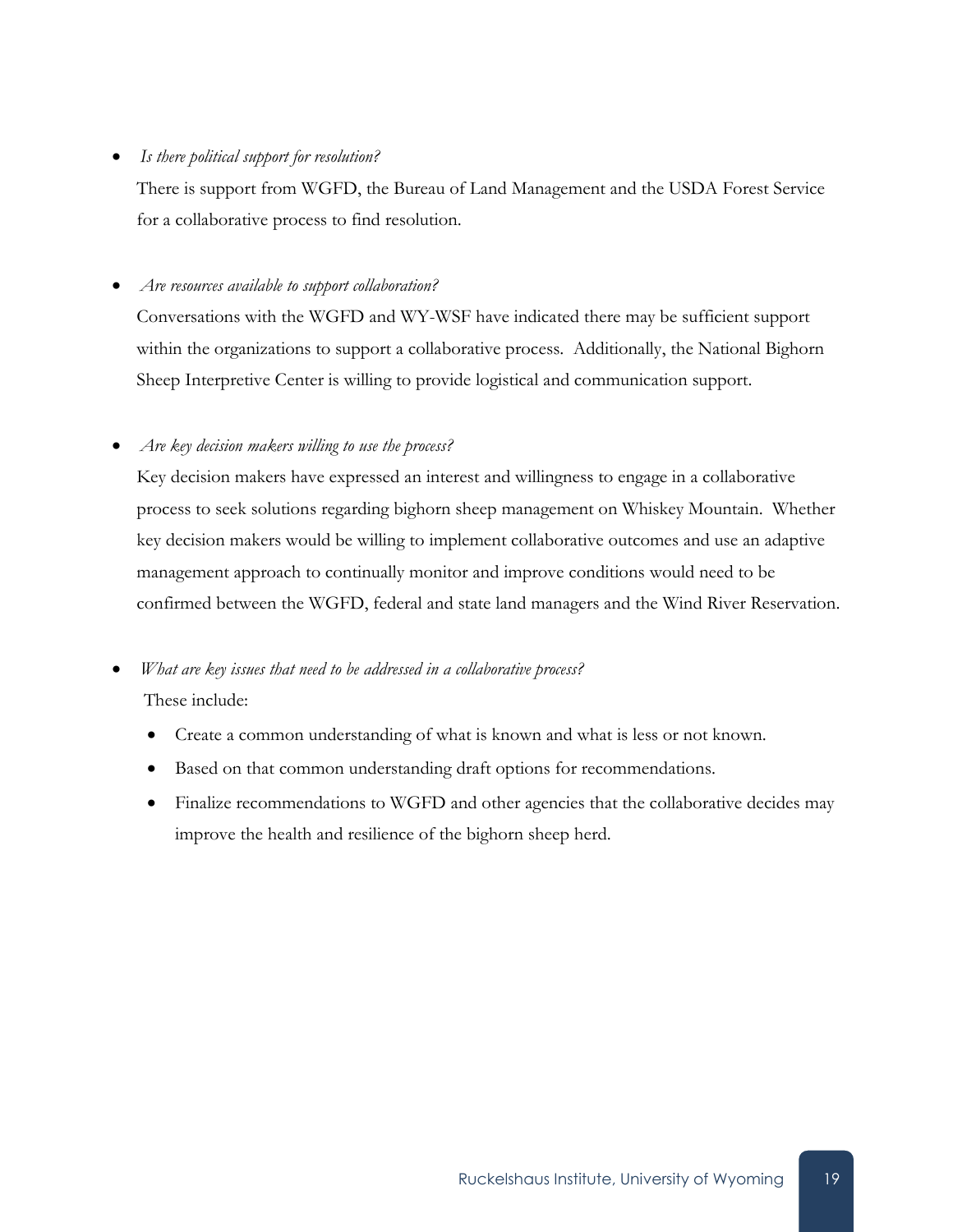## CONCLUSIONS AND RECOMMENDATIONS

There are a number of options if WGFD decides to proceed with a collaborative process. In order for the process to have the best likelihood of success it would need to meet the following criteria:

- 1. It would need to build on what has already accomplished. The work of the Technical Committee was mentioned by a number of respondents and the initiatives and findings of that Committee could form the technical foundation on which to build. Additionally, there appears much to learn from other states and even other countries and finding a way to explore what has been discovered there will also be helpful. Respondents mentioned previous research e.g. regarding mineral deficiencies and metals in bighorn sheep which should be included.
- 2. A process that is efficient. Considering the complexity of the issues at hand, this does not equal a quick process. But a process that builds on what has already been accomplished, allows all stakeholders to have meaningful and equal input, a clear decision-making space with firm guidelines and sidebars will provide stakeholders with the opportunity to learn and provide recommendations regarding actions to take.
- 3. As mentioned above, inclusiveness is critical. This can be done while ensuring effectiveness or efficiency.
- 4. Transparency. The material that stakeholders will be using in their deliberations will need to be available to other interested individuals who cannot attend the meetings. It will also be incumbent on all stakeholders to share their interests and information when attending meetings.
- 5. A clear understanding of the decision-making process. The WGFD and other agencies are the decision-makers, and it will need to be made clear how these agencies will use collaborative recommendations. Ideally, decision makers will report back in person to stakeholders what recommendations can be used or not used, and the reasons for those decisions.
- <span id="page-19-0"></span>6. As a way to address points of uncertainty in the science, a process that allows stakeholders to use adaptive management and monitoring to keep learning what is meeting stakeholders' interests over time, what is not and explore new options if necessary.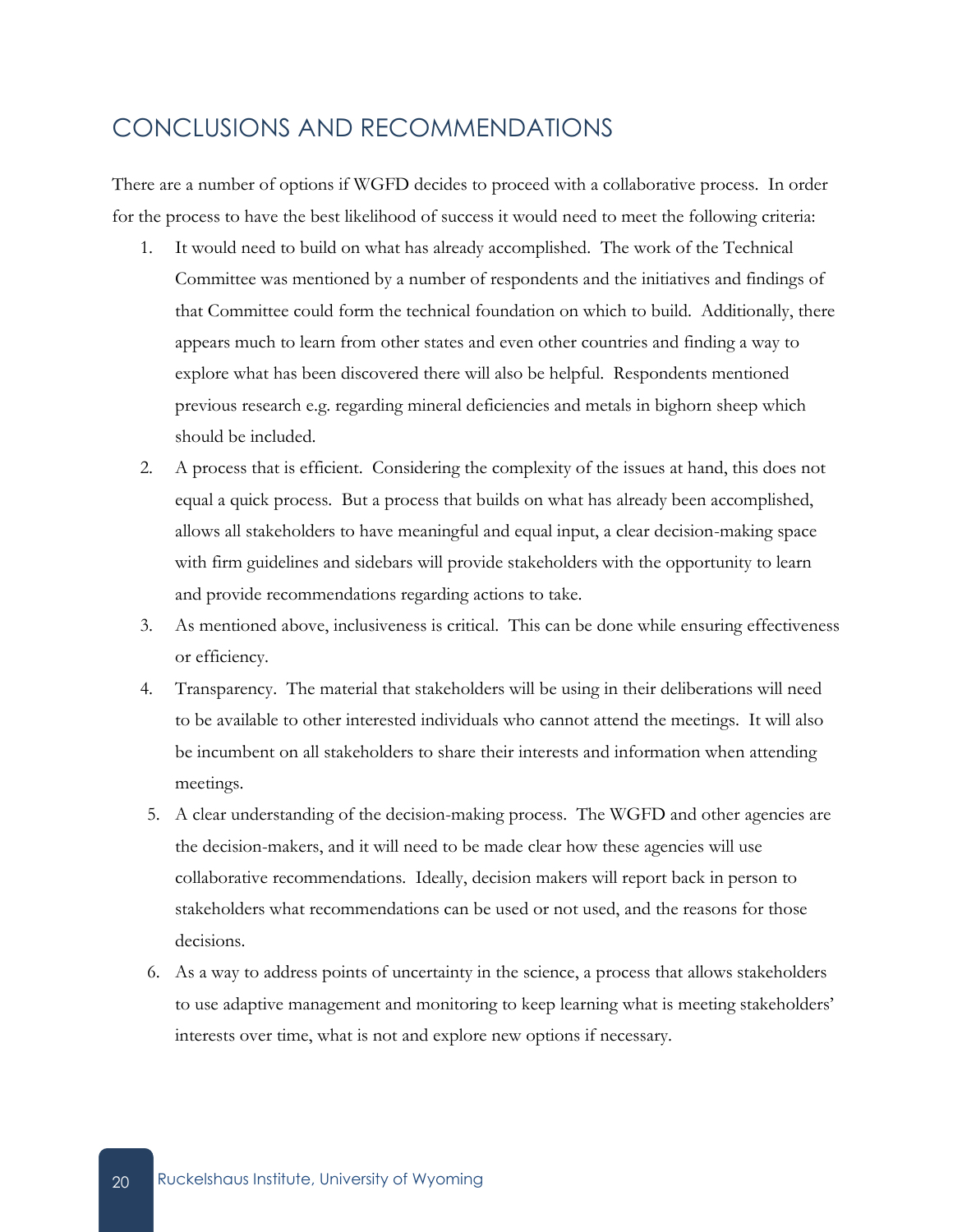## **Options for Collaborative Processes**

There are several options in terms of types of collaborative processes. The options are:

#### **Host Unbounded Public Meetings Convened by Wyoming Game and Fish Department.**

The WGFD could convene public meetings that are open to the public. Considering the high level of technical and scientific information that will need to be absorbed to come up with meaningful recommendations, this may be too big of a demand from the public. Open public meetings can be organized using ground rules, break out groups, third party facilitation and a website where the agenda and results of each meeting are posted. Such meetings have been convened successfully in the Wyoming Range and the Platte Valley regarding contentious mule deer issues. The meetings were extremely productive and contributed to regaining trust and sustained public engagement for the Wyoming Game and Fish Commission. Although there was much learning that took place during these open, unbounded meetings, it was not nearly to the level of complexity that appears necessary to be absorbed in relation to this bighorn sheep herd.

#### **Formulate a Working Group/Technical Advisory Team Convened by a neutral party**

Once formed, a working group/technical advisory committee would:

- Be presented with and digest complex technical and scientific data related to the health of the Whiskey Mountain bighorn sheep herd.
- Based on that data, create options that the Team thinks can improve conditions and the health of these sheep.
- Based on the Team's work and input from the general public, craft recommendations addressing bighorn sheep and sheep habitat management to decision makers.
- Continue working with decision makers to review new information and adapt Whiskey mountain bighorn sheep management strategies.
- Possibly create a Whiskey Mountain Bighorn Sheep Management Plan.

Working Groups are used as an integral part of a decision-making process but they do not have decision-making authority. They may influence agency policy but they do not have the authority to change policies mandated by State or Federal law. They can be set up formally with a charter (Sage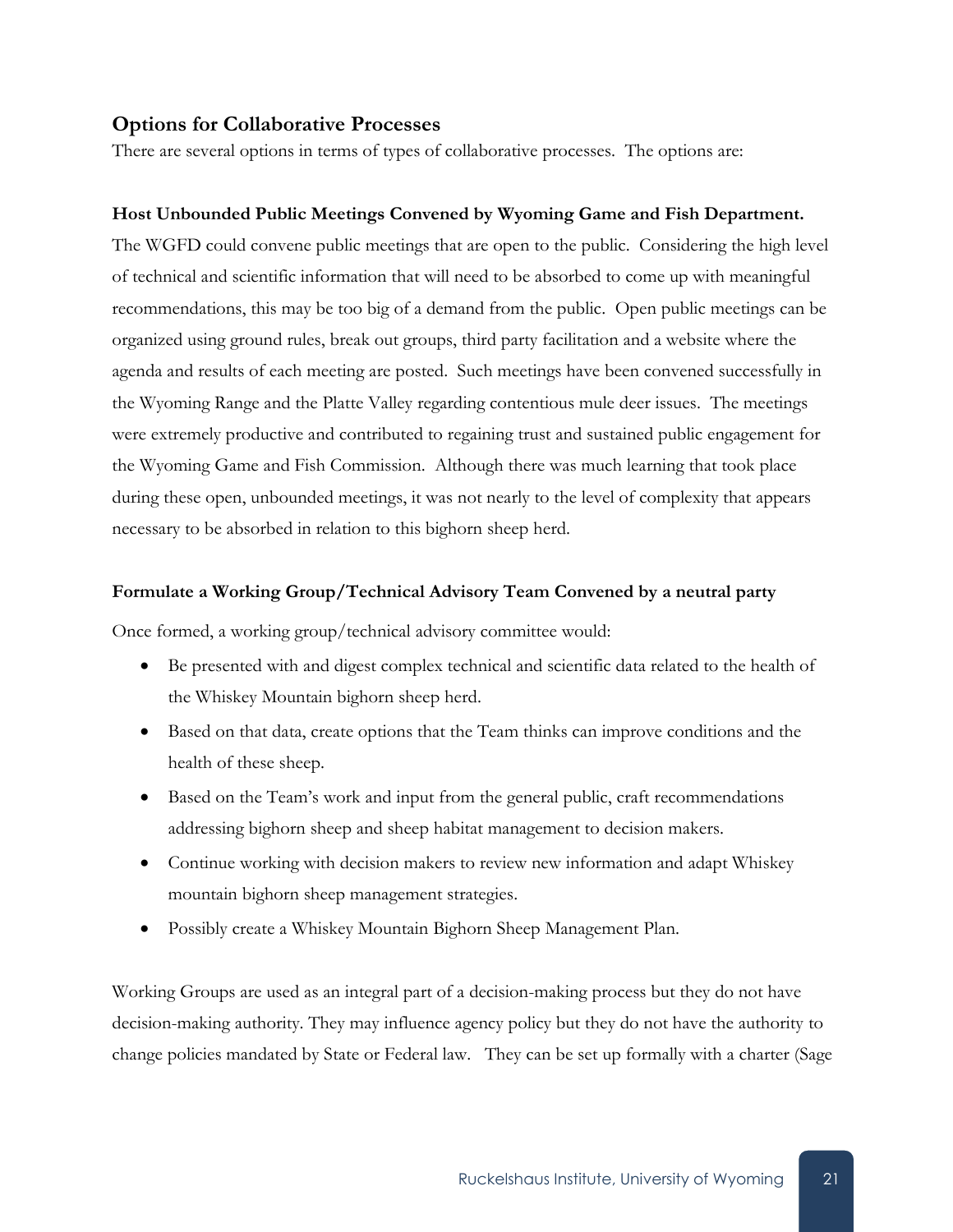Grouse Working Group) or less formally using ground rules and a collaborative process among the members (Platte Valley Habitat Partnership).

Advantages here are that a working group can set the agenda/topics/issues of meetings, and the neutral party can ensure meetings are balanced with participants assigned to specific seats, but meetings are still open to a broader public. A working group can host public meetings and ensure there is time for public comments and input at each meeting. The selected working group members need to be willing and able to work collaboratively and have authority with their local interest groups to 'make decisions' and move the issue forward. Working group members would need to be able to commit time and resources to this effort.

#### **Collaborative Learning Approaches**

<span id="page-21-0"></span>As a public participation or planning team approach, collaborative learning encourages people to learn actively, to think systemically, and to learn from one another about a particular problem situation. Throughout the process, participants talk with and learn from one another in groups of various sizes. Within these discussions, active listening, questioning, and argument are respected. People clarify and refine their improvements through dialogue. The initial objective of this process would not be to reach agreement on a management strategy, but rather to evaluate available information and discuss its implications. The process of seeking out and evaluating information may result in a collaborative agreement seeking process where stakeholders discover potential areas of agreement regarding bighorn sheep management on Whiskey Mountain. However the initial prime purpose of a collaborative learning approach is for stakeholders to collaboratively learn and create a common understanding the issues surrounding this herd.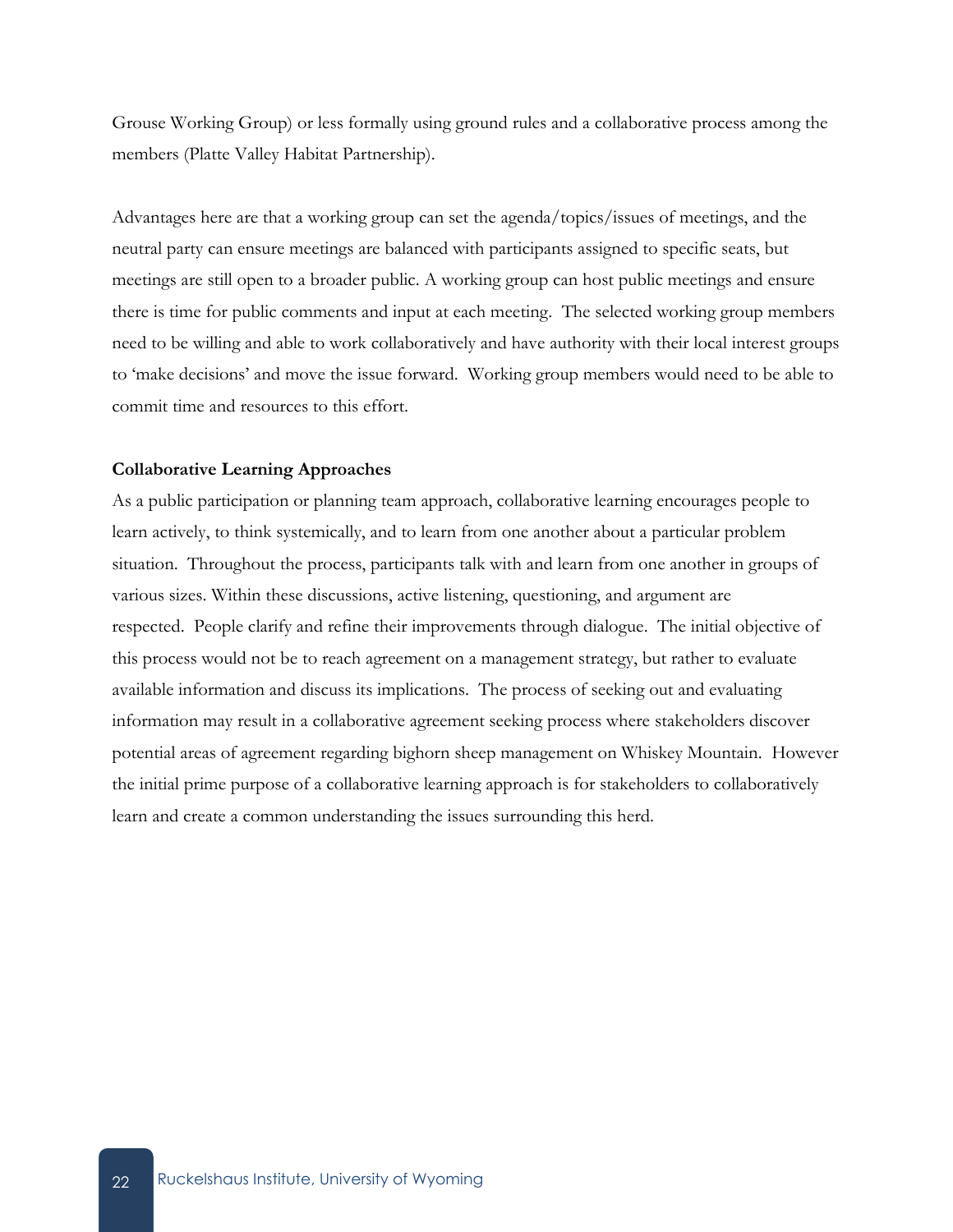## **Recommendations**

The Ruckelshaus Institute recommends a two-step process that combines two approaches mentioned above:

- 1. Offer three public meetings that are unbounded, facilitated by a neutral party and open to everyone with clear guidelines, objectives and process. These meetings would be hosted by the WGFD. The purposes of these three meetings would be to:
	- a) Present this situation assessment and initial information regarding the status and history of the Whiskey Mountain bighorn sheep herd. The outcome would be a list of the issues participants feel need to be addressed to tackle the decline of this herd.
	- b) After the Science Workshop's public meeting in March, discuss the scientific information in depth with participants and explore possible action items.
	- c) After the internal meeting has taken place where WGFD agency members and experts draft a plan containing action items based on the public input received, scientific information and other criteria, present this draft management plan to the public for feedback.
- 2. Convene a meeting for WGFD to review the most recent scientific information and to review the information and advice provided by collaboration participants and based on criteria such as staff resources, budgets, scientific information to create a draft plan containing action items to improve the condition of the Whiskey Mountain bighorn sheep herd and its habitat. A neutral facilitator would design the process with WGFD and facilitate meetings. Depending on the number of people involved and the amount of material to be reviewed the meeting would probably take a whole day, possibly two days. The resulting draft plan would then have to be compiled. After the draft plan has been compiled, it would be presented in the third collaborative workshop for public review and discussion. After that an implementation plan and an adaptive management protocol could be additional products.

## <span id="page-22-0"></span>**Rationale for Recommendations**

In consensus building approaches, we make a distinction between place-based negotiation and issuebased negotiation. Although this bighorn sheep herd is tied to a particular place, Whiskey Mountain, all respondents identified the issues related to the herd as needing unraveling in order to find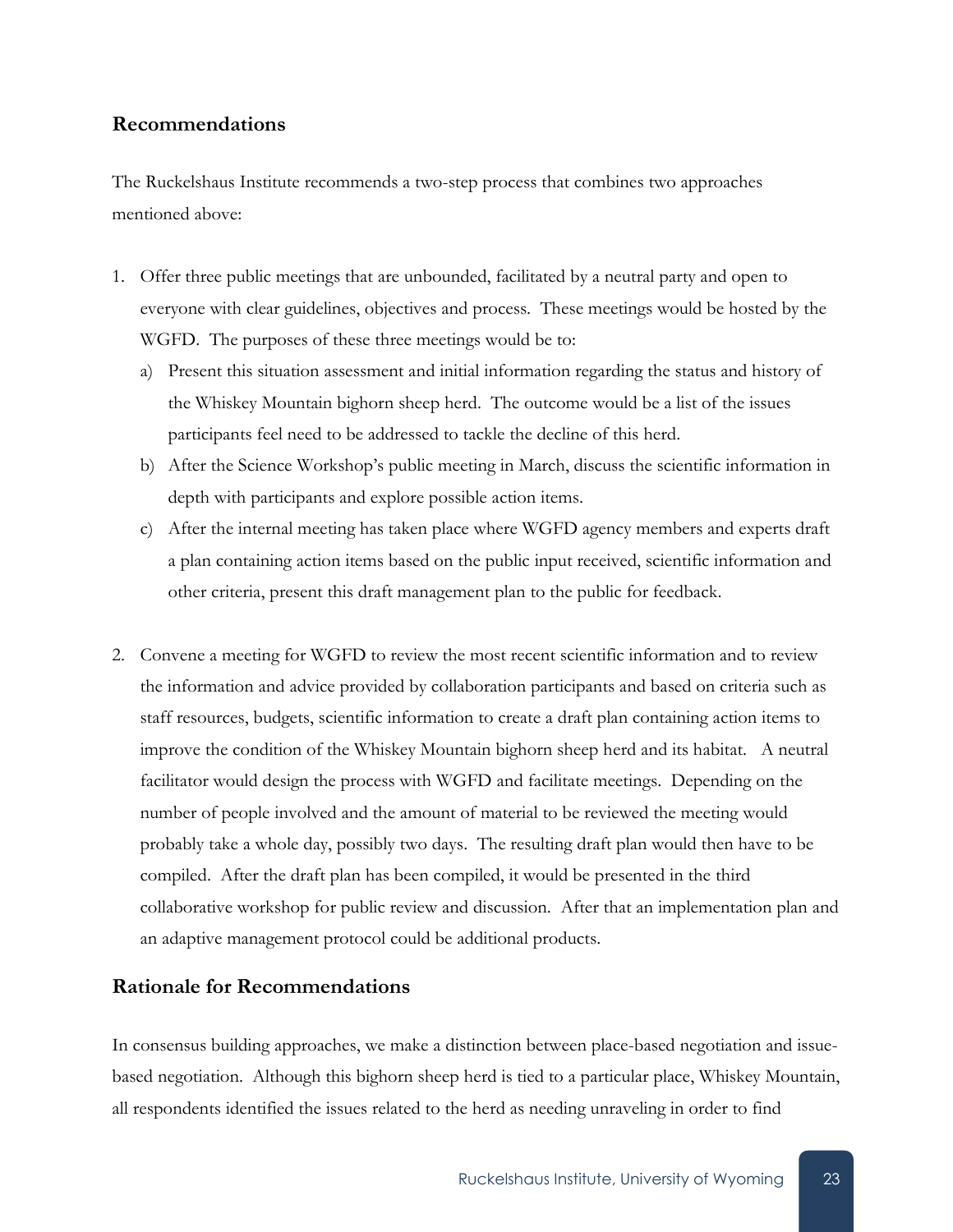solutions. In this case, the issues are very complex and of a highly scientific nature. This assessment indicates that the people in this place seem united in their desire to see a larger, healthier bighorn sheep herd with lambs growing through their first year and well-fed moms. The complexity comes into the issues related to the herd, which will require a deep-dive into scientific and other information. A collaborative learning process alone will not accommodate a deep-dive into technical information which will take more than three meetings of three hours each. An additional time commitment will be required both in terms of meeting time and work time to coalesce the information received into meaningful action items. This will ensure that substantive exploration and deliberation takes place of information received from the public and scientists, while also assuring full transparency and accountability back to stakeholders.

WGFD and WY-WSF have already planned an expert panel to take place in Dubois during a day in March with a public meeting with scientists in the evening. This will allow a scientific deep dive by experts into the conditions related to the Whiskey Mountain bighorn sheep herd. In addition, we recommend an internal meeting within WGFD that will use that information, as well as the input received from the public, regulatory, budgetary and other information to draft a management/action plan. This plan will then be presented to the public in the third public meeting.

A combined process such as this will require money, time, patience and commitment. It will not be easy and stakeholders will not agree on all aspects. There is no guarantee that it will work. That will be dependent on the stakeholders themselves. If landowners, outfitters, Dubois and Fremont County residents and business owners, State and Federal institutions and non-governmental organizations are willing to engage in a process such as is described, we believe this will increase the probability that all possible options to improve the bighorn sheep herd are put on the table and will therefore increase the chances for improving this iconic bighorn sheep herd's growth and sustainability.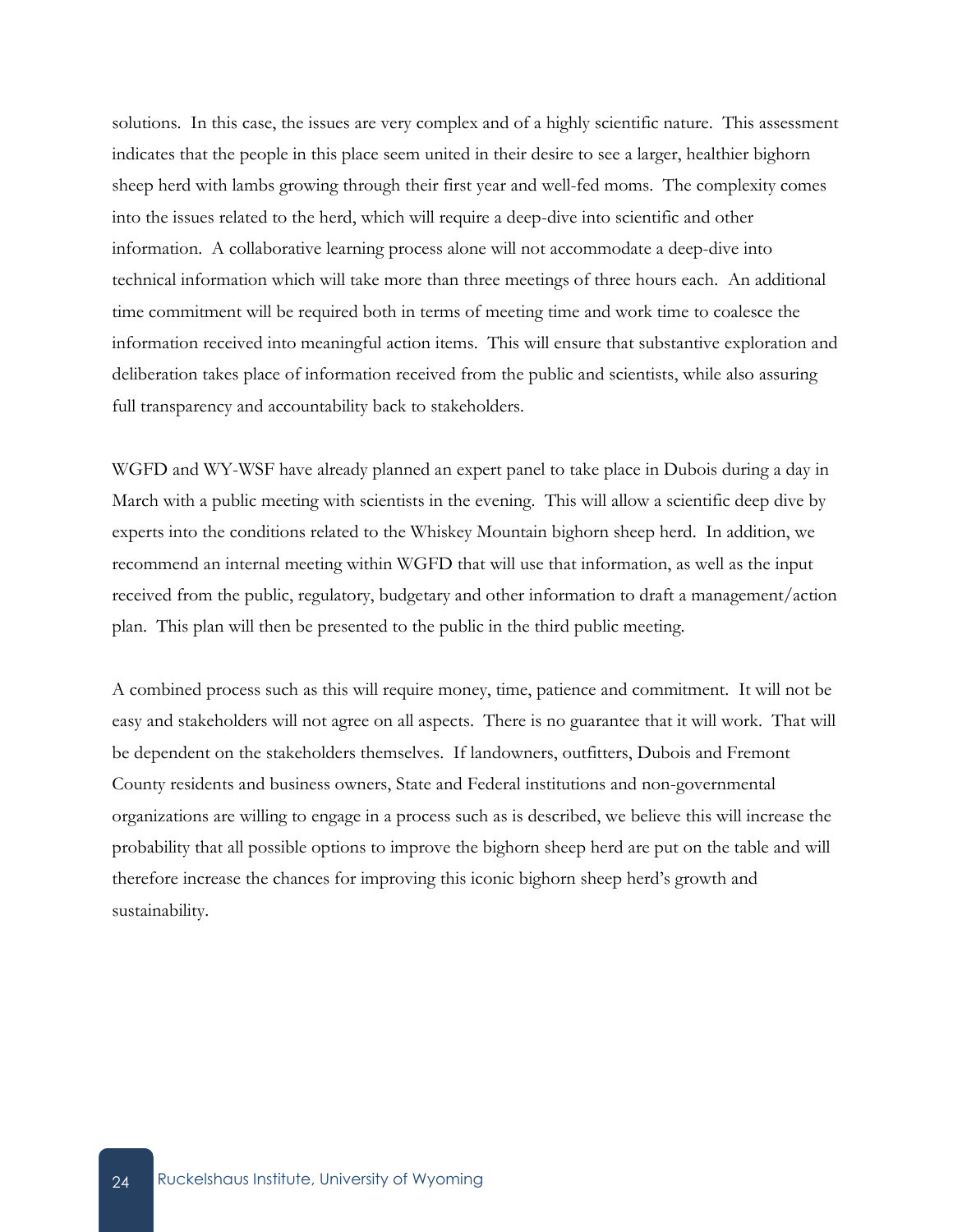## <span id="page-24-0"></span>APPENDIX A – LIST OF COMPLETED INTERVIEWS

### **Federal Agencies**

Leah Yandow, *Bureau of Land Management* Sue Oberlie (*retired) Bureau of Land Management* Pat Hnilicka, *US Fish and Wildlife Service* Mark Hinshberger, *(retired) US Forest Service* Joe Flower, *US Forest Service*

#### **State Agencies**

Gary Butler, *(retired) WGFD* Daryl Lutz, *WGFD* Greg Anderson, *WGFD* Brian Baker*, WGFD* Brian Nesvik*, WGFD*

### **County and Local Agencies**

Reg Phillips, *Crowheart Conservation District*

## **Non-Profit Organizations**

Steve Kilpatrick, *WY Wild Sheep Foundation* Joni Miller, *WY Wild Sheep Foundation* Lora Engleman, *National Bighorn Sheep Interpretive Association (NBSIA)* Sara Domek, *NBSIA* Bruce Thompson (past) *NBSIA* Bill Sincavage, *NBSIA* Kathy Treanor, *NBSIA*

## **Agriculture/Guest Ranch**

Joe Boardman, *Torrey Lake Ranch*

#### **Outfitter**

Fritz Meyer Blake Chamley

#### **Private Sector**

Lynn Stewart Renee Suda Laney Hicks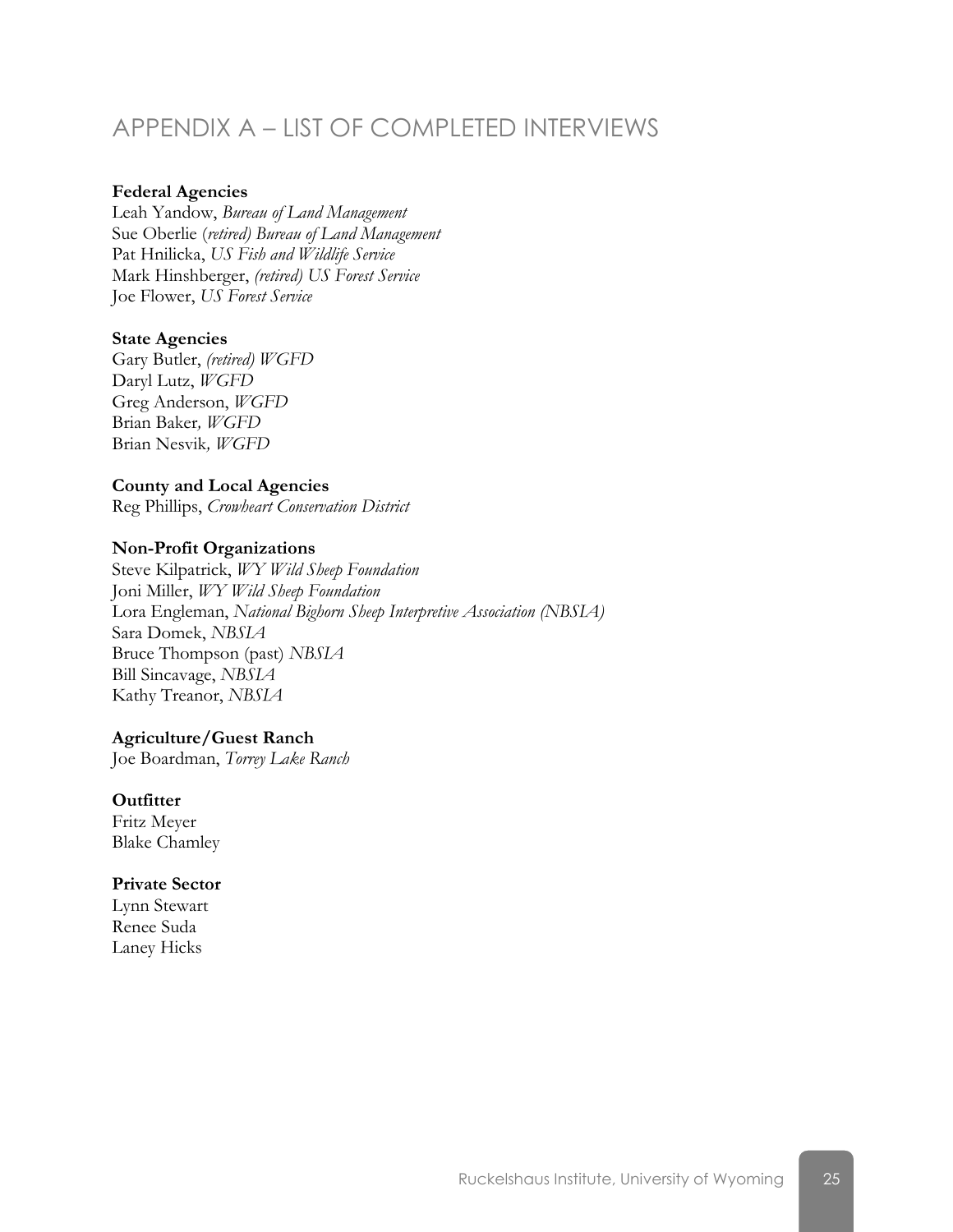## <span id="page-25-0"></span>APPENDIX B – LETTER OF INTRODUCTION

October 19, 2018

### Good Morning,

At the behest of the Wyoming Game and Fish Department (WGFD) and the Wyoming Wild Sheep Foundation I am inviting you to participate in an interview as part of the situation assessment we are conducting regarding the Whiskey Mountain bighorn sheep herd. I am a social scientist and facilitator at the Ruckelshaus Institute at the University of Wyoming and we are funded by these two entities to explore stakeholders' opinions regarding the condition and management of the Whiskey Mountain bighorn sheep herd. We will use this situation assessment to create a collaboration process in 2019 in which we hope you will participate. In this process we will explore the subjects raised by stakeholders and explore information that may benefit this important big horn sheep herd. Please see attached more information from WGFD about this assessment and the collaboration process that will follow.

If you are willing to participate, please simply respond to this email. Participation involves a phone interview of approximately 30 minutes by phone. I will ask you a series of open-ended questions to learn your perspectives regarding the Whiskey Mountain big horn sheep herd, and regarding factors that will facilitate a successful collaborative process.

Your participation in this study would be greatly valued. We are hoping to interview representatives of all local stakeholder groups who are interested in this herd. All interviews are confidential and no information will be attributed to any person in the final report. If you agree, we will have a Consent Form we will ask you to read that explains more information for you. Please let us know by October 28, 2018:

a) If you are interested in participating in this assessment and

b) What days and times you are available for a phone interview

c) The number where we will be able to reach you for the interview.

We are happy to answer any questions you have in the meantime so please don't hesitate to let me know in your email.

Sincerely,

Jessica Western Ruckelshaus Institute Haub School of Environment and Natural Resources University of Wyoming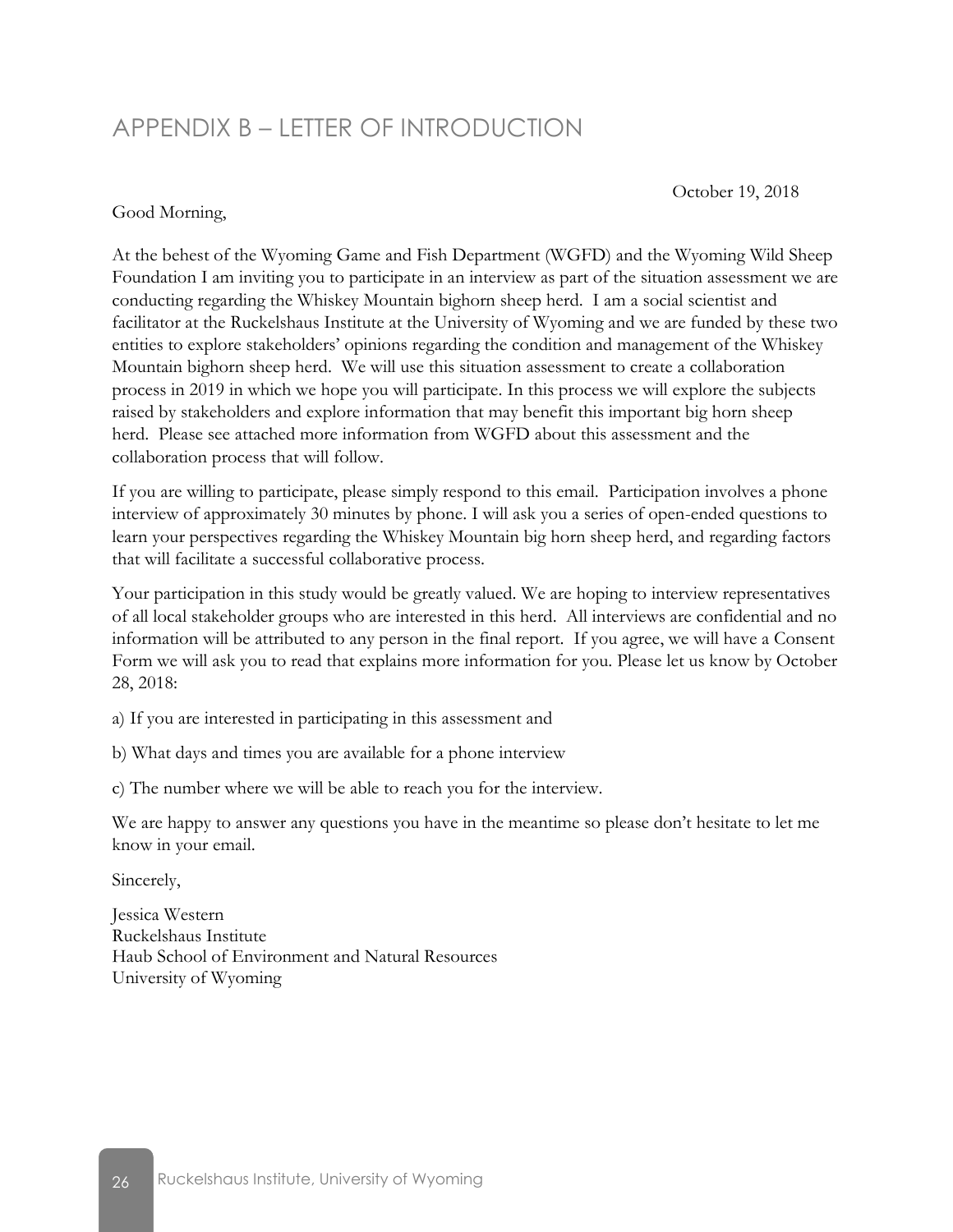## <span id="page-26-0"></span>APPENDIX C – INTERVIEW PROTOCOL

The Wyoming Game and Fish Department and Wyoming Wild Sheep Foundation are seeking assistance on understanding current stakeholder perceptions on the issues and public participation process around Whiskey Mountain bighorn sheep management. We are gathering information from a wide range of interested parties to better understand their perceptions of the issues and to understand whether and how they are willing to work together. Have you read the Implied Consent Form I sent you? (Yes) Thank you then I will start the interview. (No) Please take a few minutes to go over it and make sure you don't have questions.

Information gathered from this interview will be compiled with all the other interviews and be included in a written report to the WGFD and WY-WSF.

## **Questionnaire regarding the Whiskey Mountain Big Horn Sheep Collaborative Learning Process**

1. What are the issues that in your mind limit the well-being of the Whiskey Mountain big horn sheep herd? (Helps joint problem statement formation).

2. If there was no effort made to address these issues, what do you think would happen?

3. Would you be willing to participate in a collaborative process to learn more about these issues and work with WGFD to find solutions and implement them?

4. Why?

- 5. What would be the best possible outcome of this process after a year?
- 6. Ten years?
- 7. What would be the worst possible outcome of this process?
- 8. What factors need to be in place for this process to be effective?
- 9. Who needs to be at the table?
- 10. Is there anything else you would like to say at this initial stage of the process?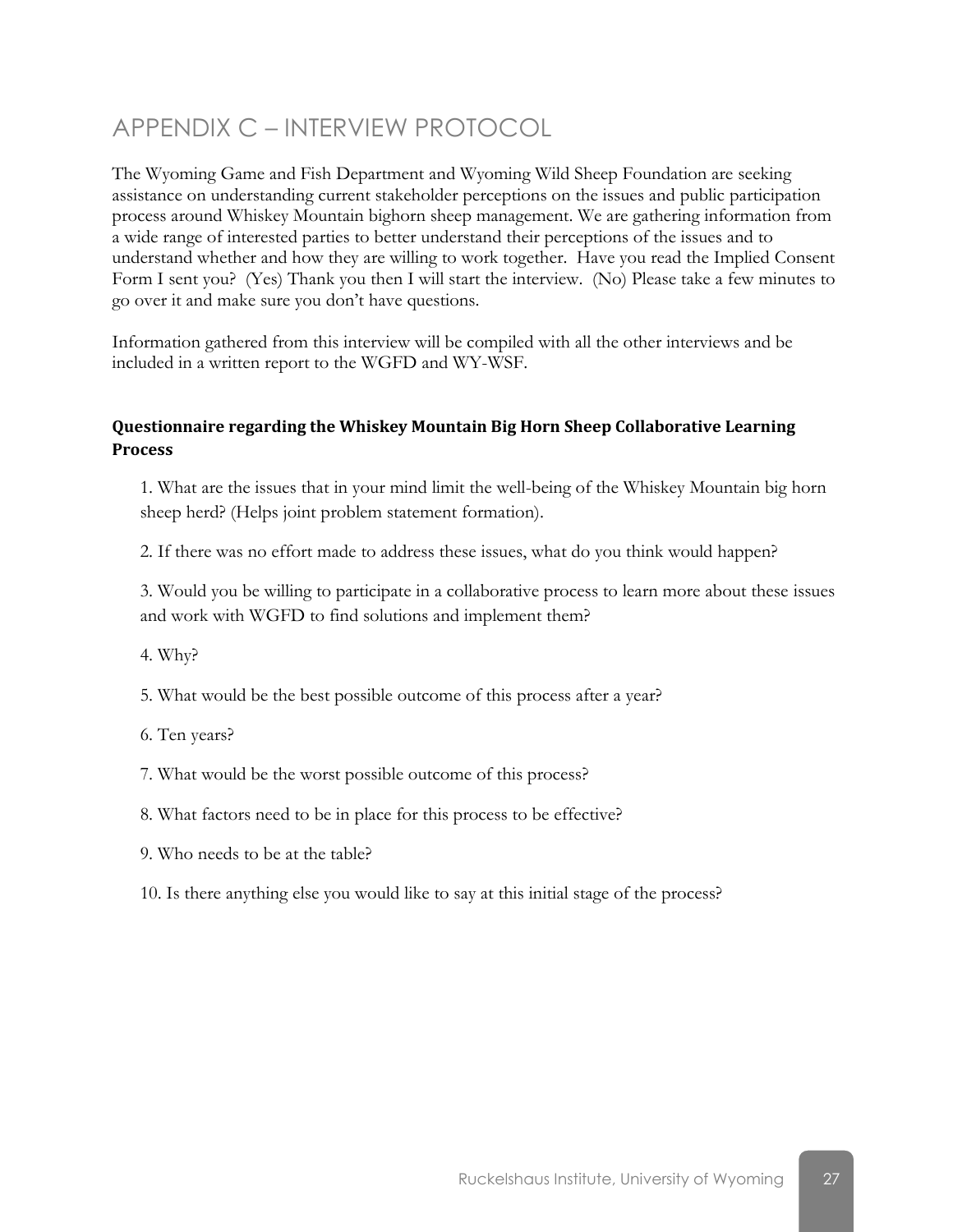## <span id="page-27-0"></span>APPENDIX D – STAKEHOLDER ASSESSMENT IMPLIED CONSENT FORM

## **University of Wyoming**

## **Whiskey Mountain Bighorn Sheep Situation Assessment**

## **Implied Consent Form**

## **I. General purpose of the study:**

The purpose of this Stakeholder Assessment is to gain an understanding of the perspectives of individuals who are interested in the Whiskey Mountain bighorn sheep herd. These interviews are part of a collaborative process that will be conducted with funding from the Wyoming Game and Fish Department and the Wyoming Wild Sheep Foundation to assist decision makers in managing this bighorn sheep herd.

## **II. Procedure:**

This study will be conducted through individual interviews conducted by Jessica Western of the Ruckelshaus Institute at the University of Wyoming. Participants will be asked their opinions regarding the condition and management of the Whiskey Mountain Bighorn Sheep herd and the factors that will enable a successful collaborative process in 2019. This should take approximately 30 minutes per interview. Interviews will be recorded.

## **III. Disclosure of risks**

Risks associated with this study are minimal. The interview is completely voluntary and can be terminated at any point. Questions solely pertain to opinions regarding this herd and the collaborative process, and responses are kept confidential. There is a slight risk to participants if this confidentiality were to be breached. Ruckelshaus Institute will take measures to safeguard the confidentiality of each participant in order to protect against this risk.

## **IV. Description of benefits:**

The primary benefit of participating in this study is the opportunity for participants to share their opinions on the bighorn sheep and help in the design of an effective collaborative process. There are no other forms of compensation associated with this study.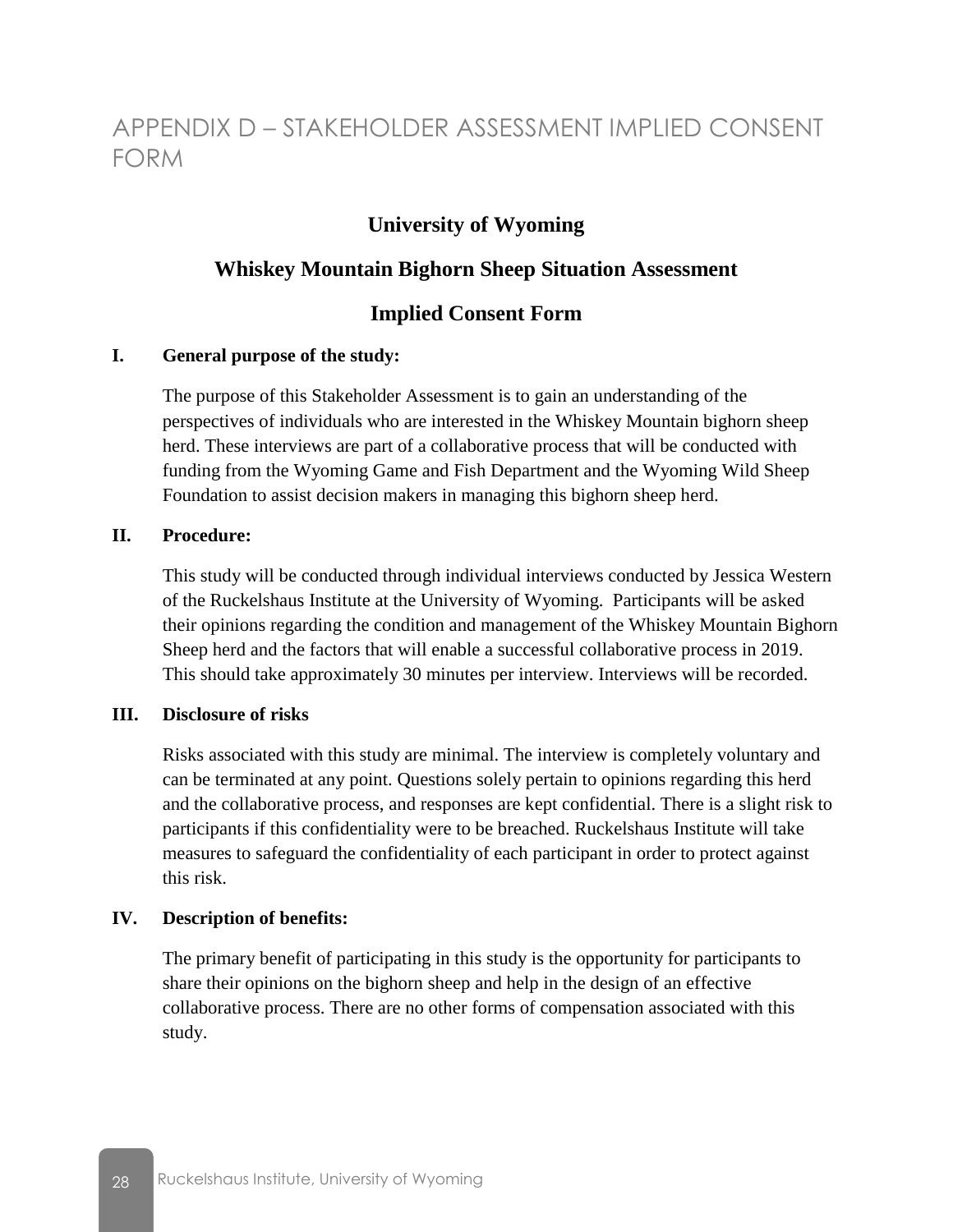## **V. Confidentiality:**

Participants will not be identified by name, appearance, or nature of data in any report or material generated from the interviews. Tape recordings and transcriptions of the interviews will be identified by a number only. The Ruckelshaus Institute will have a secured list with these numbers attached to participant names. Anonymous interview records will be kept within the Ruckelshaus Institute for 3 years. Only Ruckelshaus Institute staff will have access to these records and the list of participants. There is always a risk that these records could be accessed by non-authorized personnel. This risk is being mitigated through security measures such as password-secured files and destruction of the content after three years. Results from these interviews will not be used to support other studies.

## **VI. Freedom of consent:**

The research presents no more than minimal risk of harm to subjects and involves no procedures for which written consent is normally required outside of the research context. Participation is voluntary, refusal to participate will involve no penalty or loss of benefits to which you are otherwise entitled, and you may discontinue participation at any time. If you would like to withdraw from this study prior to the interview, please contact Jessica Western (307) 766 5048 or [jessica.western@uwyo.edu](mailto:jessica.western@uwyo.edu) and cancel the interview. If for any reason you choose to withdraw your participation during or after the interview, please communicate this withdrawal to Ruckelshaus Institute staff. Ruckelshaus Institute will then destroy any record of the interview.

## **VII. Questions about the research:**

If you have any questions about the study, please contact Jessica Western (307) 766 5048 or <u>Jessica.western@uwyo.edu</u>. If you have questions about your rights as a research subject, please contact the University of Wyoming Institutional Research Board Administrator at 307-766-5320.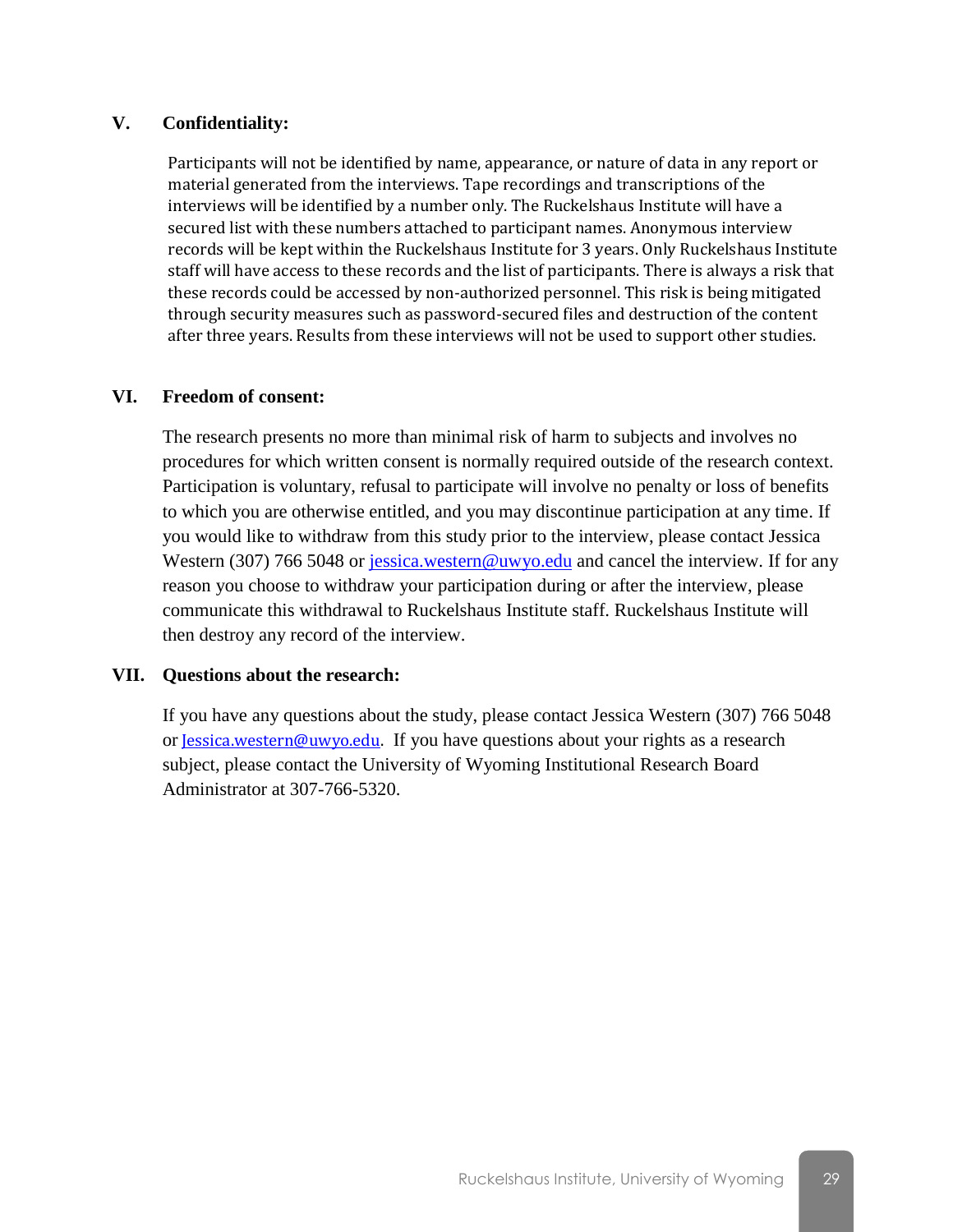## <span id="page-29-0"></span>APPENDIX E – WYOMING GAME AND FISH DEPARTMENT INFORMATION SENT WITH EMAIL INVITATION.

# Whiskey Mountain Bighorn Sheep – *Understanding and Solutions through Collaboration*

### *What's going on?*

The Wyoming Game and Fish Department (WGFD) in partnership with the Wyoming Wild Sheep Foundation, the National Bighorn Sheep Interpretive Center, and the University of Wyoming's Ruckelshaus Institute is engaging in a public involvement process to explore management concerns, issues, and opportunities for the Whiskey Mountain Bighorn Sheep herd. The Whiskey Mountain bighorn sheep herd was once one of the largest and most nationally recognized herds in the nation and it has been declining since an all age die-off in the early 1990's. The herd continues to stay below the desired population size primarily because lamb survival is very low. At one time there were an estimated 2,500 sheep in this population; today there are about 750. WGFD needs your insight and ideas how to best manage this herd.

### *What is this?*

This is an opportunity for ALL who are interested or concerned about these bighorn sheep. This process will provide an environment to share information and ideas to better understand the issues, challenges, and opportunities we face to, at minimum, arrest population decline in the Whiskey Mountain herd.

#### *Why do this?*

WGFD simply doesn't have all the answers to turn this important bighorn sheep population around. There is much to be learned about how to best address this decline and perhaps implement new or different management strategies and projects to attempt to arrest and reverse this trend. To do this, we must consider a different approach that includes all who are interested and passionate about this herd.

## *What does it look like?*

This approach will include a formal collaborative process and include people who care about and are knowledgeable about this herd. It will begin sometime later this summer and early fall with a "situation assessment" conducted by Jessica Western at the Ruckelshaus Institute that will include interviews with interested stakeholders which will help tailor the collaborative process. There will likely be 3 workshops all held in Dubois where we will WORK on specific subjects to share critical information, data, and ideas. We are also planning a Bighorn Sheep Summit to bring in "outside" experts from around the country to assist with charting a path forward.

#### *When does this happen?*

The situation assessment will be conducted and finished fall of 2018. The collaborative workshops will likely begin in January or February 2019 and conclude in late winter or early spring. The Summit will likely be held sometime in March 2019.